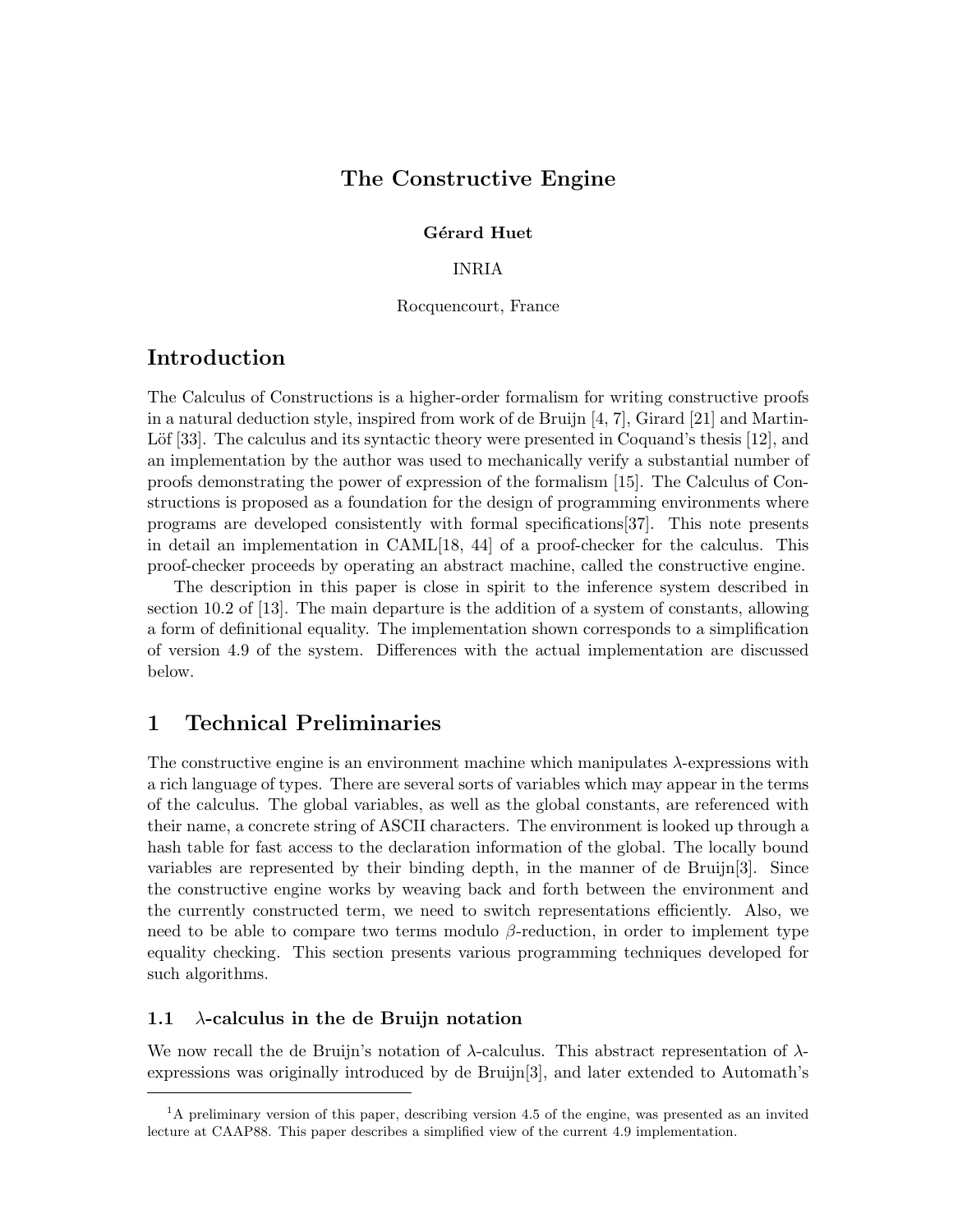Λ structures by Jutting[29].

We first consider untyped  $\lambda$ -calculus. We use CAML as our specification language. The type of *concrete*  $\lambda$ -terms may be defined as:

```
#type concrete =
# Var of string (* x *)# | Lambda of string * concrete (* [x]E *)
# | Apply of concrete * concrete (* (E1 E2) *);;
Type concrete defined
    Var : (string -> concrete)
  | Lambda : (string * concrete -> concrete)
  | Apply : (concrete * concrete -> concrete)
```
Thus every variable, whether it is free or bound, is implemented by a concrete string. Such representation needs complex substitution operations, in order to guarantee the preservation of the right binding relationships. Variable renamings (called  $\alpha$ -conversion) may be necessary, and thus new names have to be coined. In order to avoid this naming problem, we define the type of abstract  $\lambda$ -terms:

```
#type lambda =
# Ref of num (* variables *)
# | Abs of lambda (* lambda abstraction *)
# | App of lambda * lambda (* apply function L1 to argument L2 *);;
Type lambda defined
    Ref : (num -> lambda)
  | Abs : (lambda -> lambda)
  | App : (lambda * lambda -> lambda)
```
Now each variable occurrence is represented by its binding depth, i.e. the relative depth with respect to its binding abstraction operator. A term of type lambda containing n free variables is valid in a context of length n, according to:

```
#let rec valid n = function
# Ref(m) \rightarrow m \leq n
# | Abs(1) -> valid (n+1) 1
# | App(l1,l2) -> valid n l1 & valid n l2;;
Value valid = \timesfun> : (num -> lambda -> bool)
```
Thus a closed  $\lambda$ -term is one which is valid in an empty context:

```
#let closed = valid 0;;
Value closed = \timesfun> : (lambda -> bool)
```
We write  $\Lambda_n$  for the set of lambdas M such that valid n M.

The recursion structure of algorithm valid is characteristic of computations on lambdas. The corresponding induction principle may be stated as:

**Contextual Induction Principle.** Let  $P_n$  be a property of lambdas, indexed by a natural number  $n$ , and satisfying the closure conditions:

•  $P_n(M) \wedge P_n(N) \Rightarrow P_n(App(M, N))$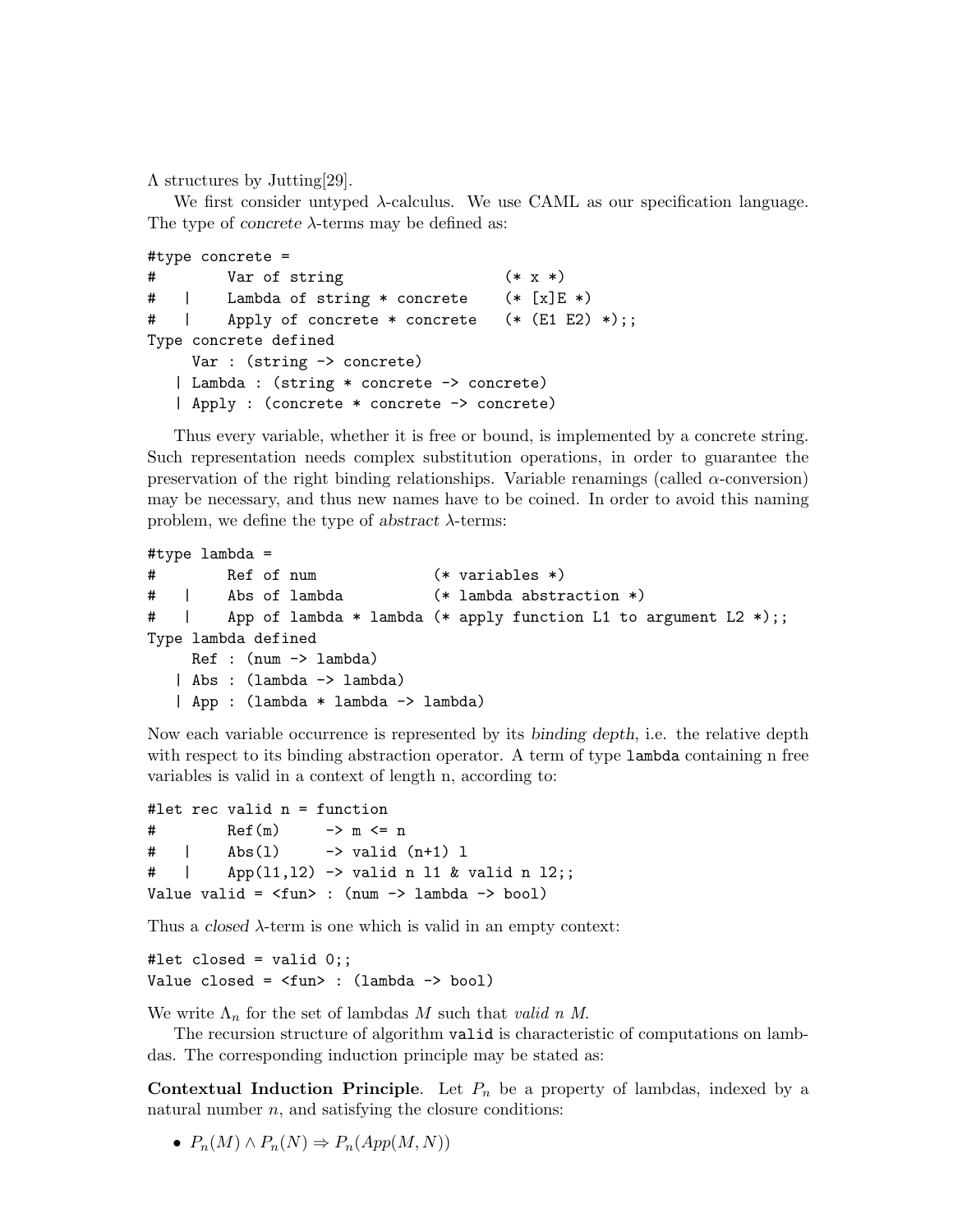- $P_{n+1}(M) \Rightarrow P_n(Abs(M))$
- $0 < m \leq n \Rightarrow P_n(Ref(m)).$

Then  $P_n(M)$  for every  $M \in \Lambda_n$ . Here is an algorithm for translating a concrete term to its abstract representation, given a context of free variables:

```
#exception Unbound;;
Exception Unbound defined
#let index_of id = search 1
#where rec search n = function
# (name::names) -> if name=id then n
# else search (n+1) names
# | [] -> raise Unbound;;
Value index_of = \timesfun> : ('a -> 'a list -> num)
#let rec parse_env lvars = abstract
#where rec abstract = function
# Var(name) -> Ref (index_of name lvars)
# | Lambda(id,conc) -> Abs(parse_env (id::lvars) conc)
# | Apply(conc1,conc2) -> App(abstract conc1,abstract conc2);;
Value parse_env = <fun> :
     (string list -> concrete -> lambda)
#(* parsing closed lambdas *)
#let parser = parse_env [];;
Value parser = <fun> : (concrete -> lambda)
```
The abstract representation is not convenient for the human interface, and thus we assume we have declared a grammar for concrete syntax, as follows[44]:

```
#grammar concrete =
#rule entry Lambda = parse
# Term x \rightarrow parser(x)
#and Term = parse
# "("; Term_list x; Term y; ")" -> Apply(x,y)\# | IDENT x -> Var(x)
# | "["; Binder x; "]"; Term y -> list_it (curry Lambda) x y
# | "("; Term x; ")" -> x
#and Term_list = parse
# Term x -> x# | Term_list x; Term y -> Apply(x,y)
#and Binder = parse
\# IDENT(x) \rightarrow [x]
# | IDENT(x); ","; Binder y -> x::y;;
Warning: variable(s)
  curry, Apply, list_it, prefix ::, Lambda, Var, parser
```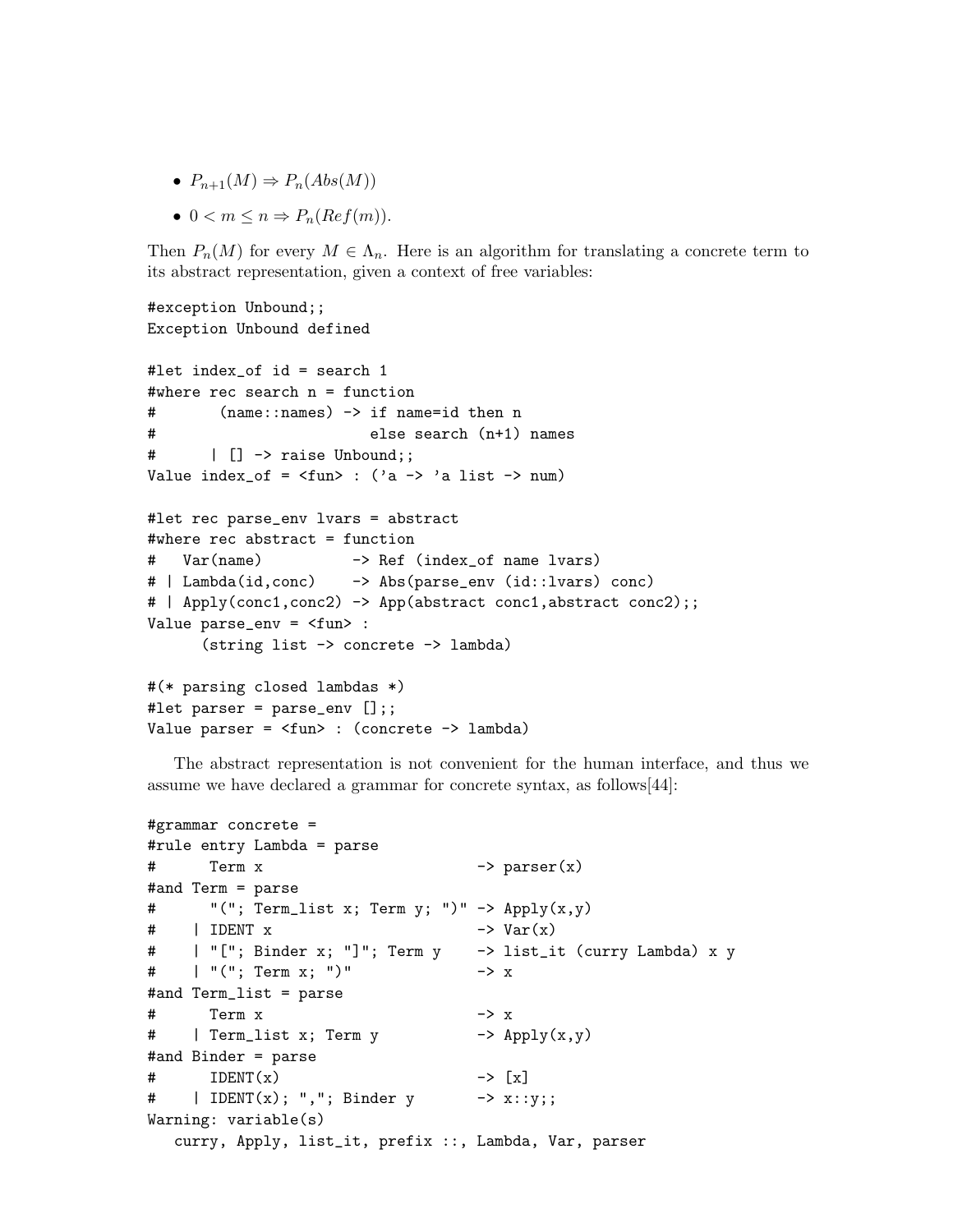```
will be dynamically bound
Calling Yacc ... ................................................
Value concrete = <fun> : (string -> Parsers)
Grammar concrete for programs defined
  entry Lambda
```
We may now give examples in concrete syntax:

```
#<<[x](x [y](x y))>>;;(Abs (App ((Ref 1),(Abs (App ((Ref 2),(Ref 1))))))) :
 lambda
```
Remark that the two occurrences of  $x$  have different indexes 1 and 2, and that conversely the references (Ref 1) correspond to two distinct variables x and  $y$ .

The first fundamental algorithm concerns the recomputation of global references to global variables across  $n$  levels of binding. This is computed by the algorithm  $\text{lift}$  below.

```
#let lift n = lift_rec 1
#where rec lift_rec k = function
# Ref(i) -> if i<k then Ref(i) (* bound variable : invariant *)
# else Ref(i+n) (* free variable : relocated *)
# | Abs(lam) -> Abs(lift_rec (k+1) lam)
# | App(lam,lam') -> App(lift_rec k lam,lift_rec k lam');;
Value lift = <fun> : (num -> lambda -> lambda)
```
Now we may program substitution, as follows.

```
#let subst lam =
#let lift_lam n = lift n lam in subst_lam 1
#where rec subst_lam n = function
# Ref(k) -> if k=n then lift_lam (n-1) (* the substituted variable *)
# if k<n then Ref(k) (* bound variables *)
# else Ref(k-1) (* free variables *)
# | Abs(lam') -> Abs(subst_lam (n+1) lam')
# | App(lam1,lam2) -> App(subst_lam n lam1,subst_lam n lam2);;
Value subst = \timesfun> : (lambda -> lambda -> lambda)
```
For instance, we may now program the conversion of a solvable  $\lambda$ -term to its head normal form as:

```
#let rec hnf = function
# Ref(n) \rightarrow Ref(n)
# | Abs(lam) -> Abs(hnf lam)
# | App(lam1,lam2) -> let lam'=hnf lam1 in match lam' with
# Abs(lam) -> hnf(subst lam2 lam)
\# | - \text{App}(\text{lam}', \text{lam2});Value hnf = \langle fun\rangle : (lambda \rightarrow lambda)
```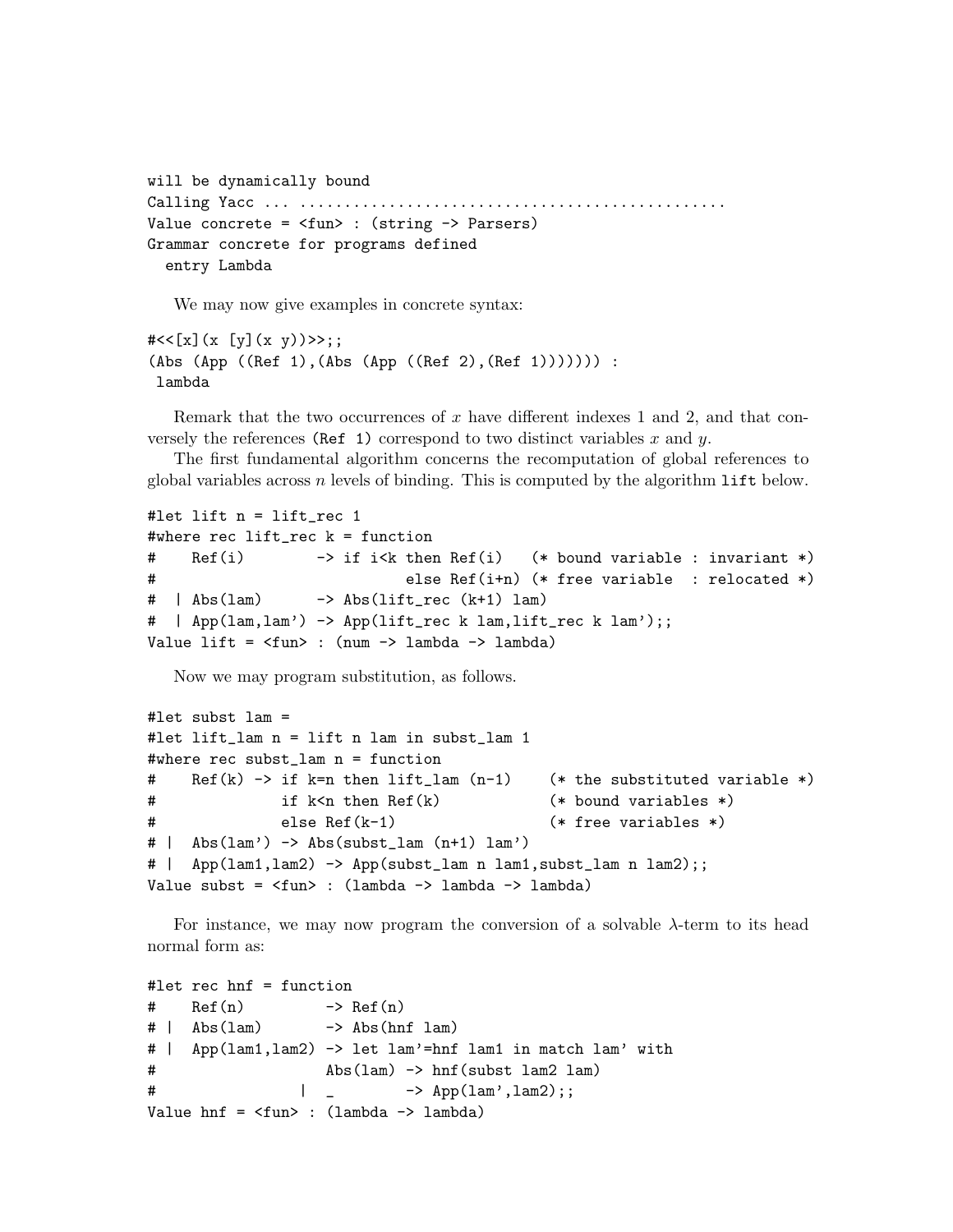These algorithms are satisfactory, as executable specifications. They are nor satisfactory as efficient programs. We see two main problems with this approach. The first one is that too much unnecessary copying of structures is effected. The second one is that the operation of  $\lambda$ -reduction is in some sense not elementary enough: we would like to substitute occurrence by occurrence, in a maximally lazy fashion. We shall not tackle the second problem here, but will try and share as much as possible during the computation, in order to remedy the first problem. It should be noted that this very basic problem of efficient computation on λ-terms is still largely open. The sharing of combinatory dags applies only to weak reduction (where one does not reduce inside abstractions). The same is true of abstract environment machines such as the SECD, FAM or CAM machines, which furthermore compute in applicative order (innermost) as opposed to the normal order (leftmost-outermost) corresponding to the standardization theorem. Wadsworth's method[43] does not avoid unnecessary duplications. Levy's sharing of redex families[31] has not yet been implemented in a computationnally efficient way. We do not claim that de Bruijn's abstract representation will lead to the best implementations of  $\lambda$ -calculus. However, the sharing method which we shall now present leads to an acceptable behaviour for our application to the constructive engine.

## 1.2 Sharing morphisms

Let us forget λ-calculus for the sake of the current discussion, and consider the simpler case of terms built up from free constructors. For instance, consider the following algebra, corresponding to the abstract syntax of terms for some simplified arithmetic:

```
#type term =
# Var of string
# | Plus of term * term
# | Minus of term
# | Constant of num;;
Type term defined
     Var : (string -> term)
   | Plus : (term * term -> term)
   | Minus : (term -> term)
   | Constant : (num -> term)
```
Now let us consider a simple-minded implementation of first-order substitution over these terms, with substitutions represented as association lists:

```
#let naive_subst sig = subst_rec
#where rec subst_rec = function
# Var(name) -> if mem_assoc name sig then assoc name sig else Var(name)
\# | Plus(t1,t2) -> Plus(subst_rec t1,subst_rec t2)
# | Minus(t) -> Minus(subst_rec t)
\# | Constant(n) -> Constant(n);;
Value naive_subst = <fun> :
      ((string * term) list -> term -> term)
```
This method is clearly computationally absurd, since a full copy of a term is effected, even when the substitution is empty. Worst, substitution will un-share terms naturally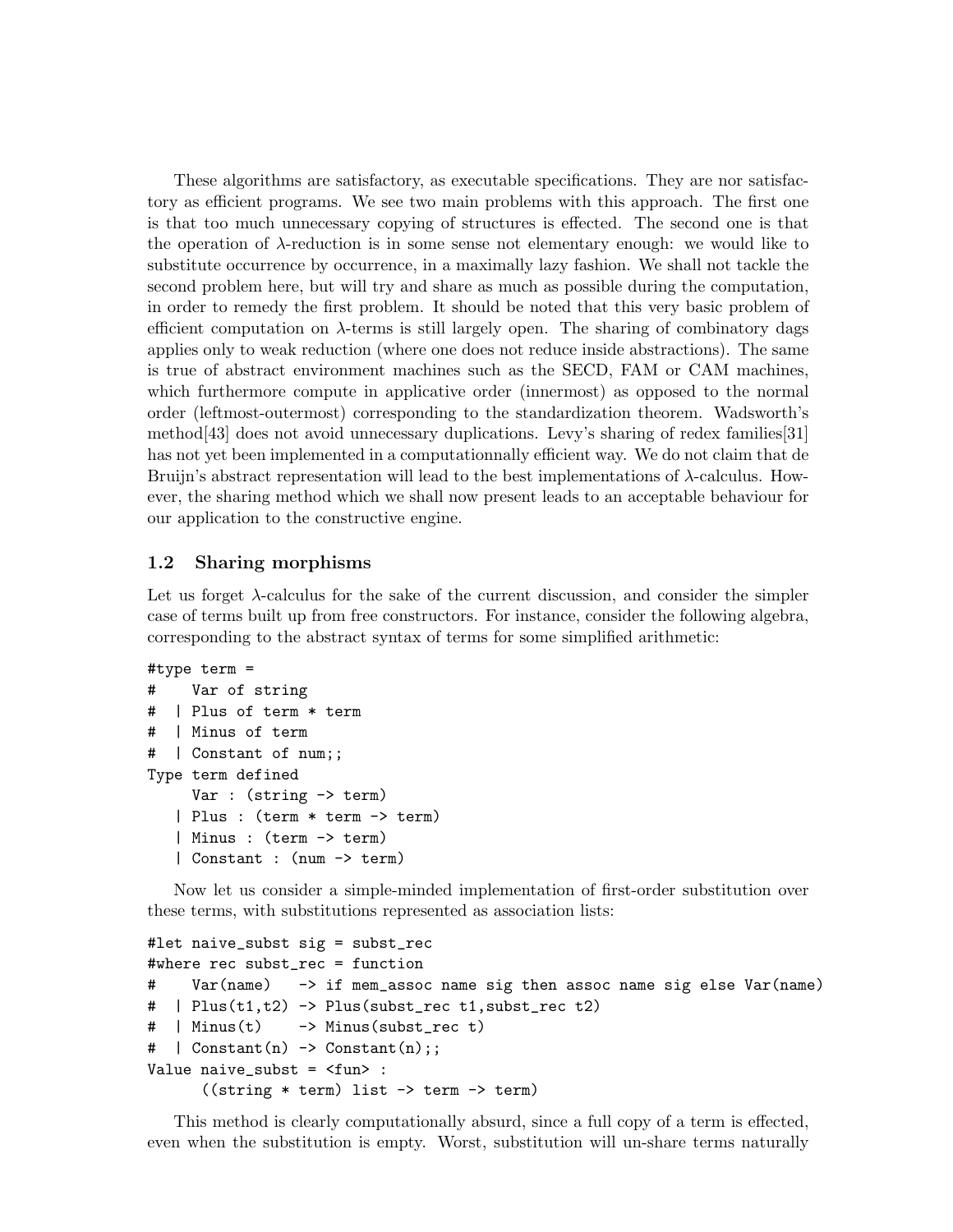shared on the underlying dags, such as let  $M=Constant(2)$  in Plus $(M,M)$ . This may be acceptable in certain situations, for instance if we want to rewrite the two occurrences of M above in distinct ways. But if we think of these abstract terms as applicative structures, we want to profit of the possible sharing to represent in a shared fashion the substitution to a non-linear term such as  $Plus(Var(x),Var(x))$ .

One solution to this problem has been proposed long time ago by Boyer and Moore[1], and this "structure sharing" representation is now one of the classical ways to implement PROLOG. In this method, we manipulate substitution closures rather than terms, and this has some undesirable effects. For instance, we do not have a direct access to the top of the term anymore, and this access gets more and more costly the further we substitute. After a while, the whole structure may become completely inverted. For this reason, the "structure copying" implementation is still retained in many applications.

At the other end of the spectrum, we find the representations which share through congruence closure[40, 20]. These methods are fine for ground terms (not containing free variables). In the case where we manipulate mostly terms with variables, congruence closure is not really applicable, and produces more overhead than it saves.

We shall now study how to share maximally in the standard representation of terms containing free variables. We shall not try and guess possible sharing through syntactic coincidences. We only care to preserve existing sharing, and to share as much as possible of a substituted version of a term with the original version. Let us first see how to implement this idea of sharing non-substituted portions of a term. Here is a simple recursive algorithm which reports, together with its result, a boolean value indicating whether sharing has been possible or not.

```
#let subst_and_share sig = fst o subst_rec
#where rec subst_rec x = match x with
# Var(name) -> if mem_assoc name sig then (assoc name sig,false)
# else (x,true)
# | Plus(t1,t2) \rightarrow let (t'1,b1)=subst_rec t1
# and (t'2,b2)=subst_rec t2
# in if b1&b2 then (x,true) else (Plus(t'1,t'2),false)
# | Minus(t) \rightarrow let (t',b)=subst_rec t
# in if b then (x,true) else (Minus(t'),false)
\#   | Constant(n) -> (x, true);
Value subst_and_share = <fun> :
     ((string * term) list -> term -> term)
```
Again, we have a correct specification of what we exactly mean by sharing, but the program above is very costly in storage, since the computation of the sharing relationship builds on the side a duplicate of the structure in the shape of a tree of booleans. If the aim is to avoid building un-necessary structure, we must clearly avoid these explicit boolean values.

The next idea is to replace the values  $(\text{true}, x)$  above by an exception, signaling that sharing is possible. Let us define a sharing morphism as a term morphism, which raises a special exception Identity to signal that its result is identical to its argument. If f is such a sharing morphism, it may be applied on an argument with possible sharing with:

exception Identity;;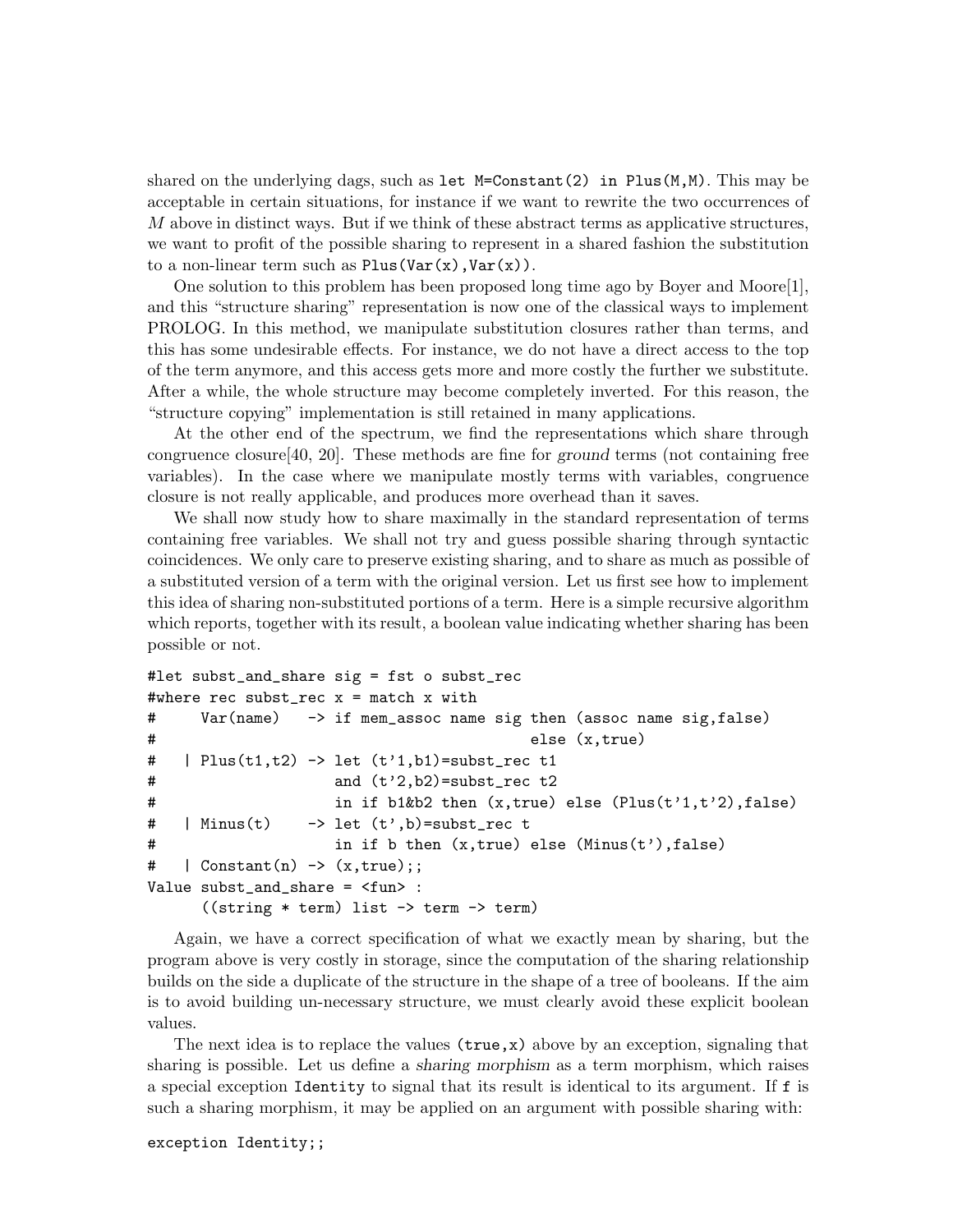let share f  $x = try f(x)$  with Identity  $\rightarrow x$ ;;

and now we may implement a sharing substitution with:

```
#let sharing_subst sig = share subst_rec
#where rec subst_rec = function
# Var(name) -> if mem_assoc name sig then assoc name sig
# else raise Identity
# | Plus(t1,t2) -> (try Plus(subst_rec t1,share subst_rec t2)
# with Identity -> Plus(t1,subst_rec t2))
# | Minus(t) -> Minus(subst_rec t)
# | Constant(n) -> raise Identity;;
Value sharing_subst = <fun> :
     ((string * term) list -> term -> term)
```
It is clear that we now have maximum sharing of the substituted term with its original pattern, without extra structure.

It may be objected however that the substitution algorithm is now cluttered with extra cases, which brings two problems: readability is questionable, and mistakes may occur in the transformation from a copying algorithm to its shared version. Note in particular that the case corresponding to an n-ary constructor splits into  $2^{n-1}$  subcases. This objection may be overcome, by noticing that the transformation is systematic enough to be encapsulated in a macro.

More precisely, given two arguments, one which gives the signature of the constructors over which we want a sharing morphism effect, and the second which gives what happens on the others, we may write without difficulty a macro morphism which generates the full recursion. Without giving its actual code, which would be hard to understand for readers not familiar with CAML, here is the instance of its call in our example:

```
#pragma let term_signature = [("Plus",2);("Minus",1)]
        and replace_sig =
   \langle:CAML\langlefunction Var(x) -> if mem_assoc x sig then assoc x sig
                                else raise Identity
               | Constant(_) -> raise Identity>>;;
(* Macro-generated version of sharing_subst above *)
let subst sig = share #(morphism term_signature replace_sig);;
```
**Remark 1.** The macro replace\_sig above is enough to illustrate the example. It is unsatisfactory in that it assumes that the argument to the substitute algorithm is called sig. A more satisfactory version of the macro, parameterized in an adequate fashion, is easy to define with the mecanism of anti-quotation of CAML[44]:

```
#pragma let replace_sig sig =
   \langle:CAML\langlefunction Var(x) -> if mem_assoc x {\hat{ }sig\hat{ }} then assoc x {\hat{ }sig\hat{ }}
                                         else raise Identity
                    | Constant(_) -> raise Identity>>;;
```
and now the identifier sig is generated in its proper scope: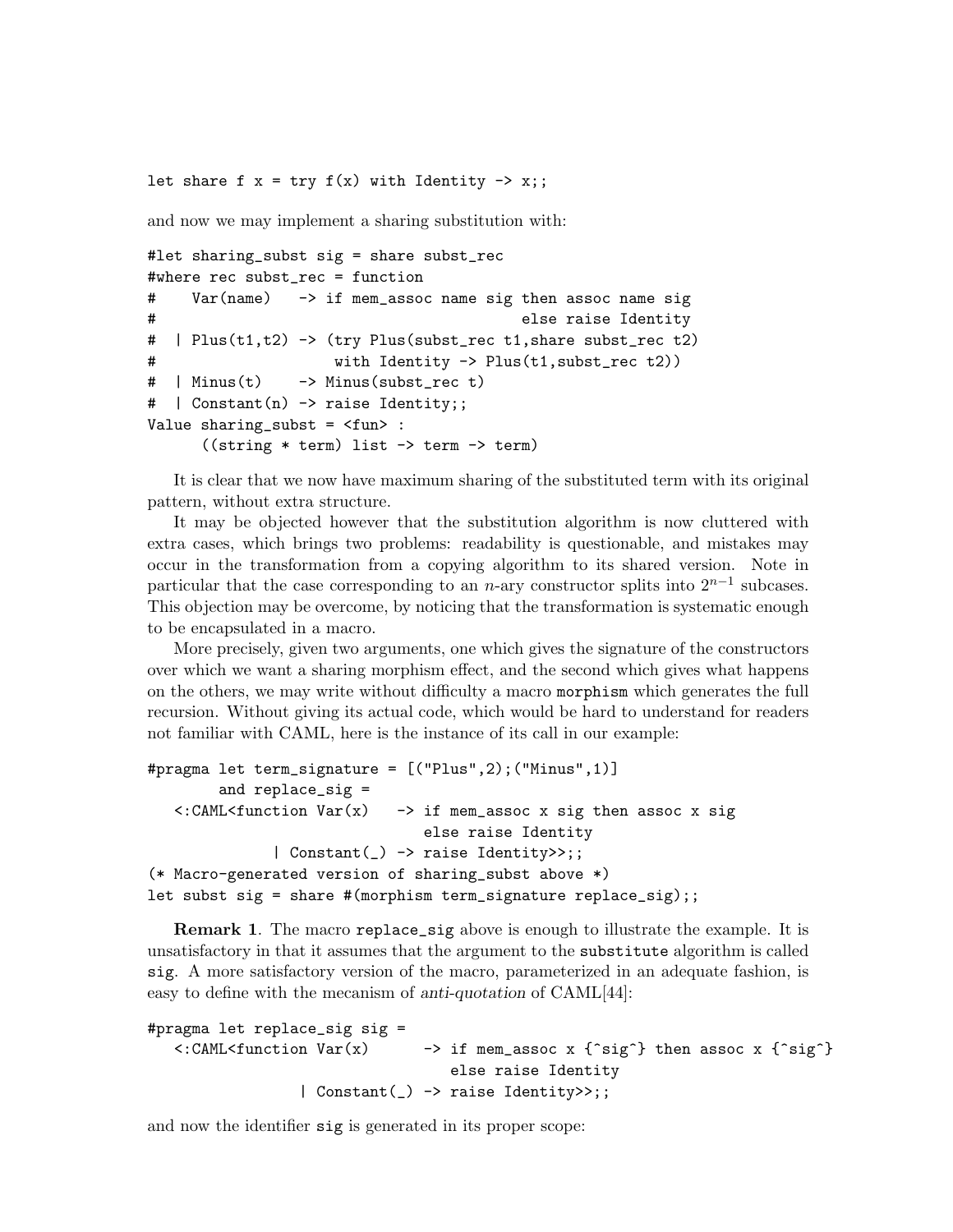```
let subst sig = let SIG = \langle:CAML\langlesig>> (* abstract syntax of sig *)
                 in share #(morphism term_signature (replace_sig SIG));;
```
This remark applies to the other macros explained in the next section. However, we prefer to present the more readable "unsafe" versions.

Remark 2. The sharing mechanism we present uses ML's exceptions. Other mechanisms may be thought of. For instance, if one assumes the existence of a primitive eq which tests for *physical* identity, we may program a sharing substitution in the following manner:

```
...
match arg with
...
 | App(x,y) \rightarrow let x'=subst x and y'=subst y
                in if eq(x,x') and eq(y,y') then arg else App(x',y')...
```
Using one mechanism or the other may be motivated by æsthetics or implementation reasons (availability of primitives, efficiency). Somehow the user should not have to worry about such low-level detail, but obviously current implementations of functional programming languages lack the proper memory management primitives needed to express naturally this economic use of data structures.

## 1.3 Binding morphisms with sharing

The ideas of the previous section may be extended to algebras where certain constructors are binding in some of their arguments. For instance, in lambda above, Abs is binding in its argument, whereas App is not. We indicate this information with the following descriptors:

```
#pragma let lambda_descr = [("Abs",[true]);("App",[false;false])];;
```
We now give the code for lifting Ref indexes over k levels of binding:

```
#pragma let lift_k =
  \langle:CAML\langlefunction Ref(i) -> if i\langlen then raise Identity (* bound var *)
                                else Ref(i+k) (* free var is shifted *)>>;;
```
and the general case is macro-generated with the help of a macro binding\_morphism which generalizes the idea of sharing morphisms to binding constructors implemented with de Bruijn indexes. Without boring the reader with the actual details of the macro binding\_morphism, let us just indicate an example of macro-expansion:

```
#pragma binding_morphism lambda_descr lift_k =
<:CAML<let rec f n = function
            Abs(x1) \longrightarrow Abs(f(n+1) x1)| App(x2,x1) \rightarrow App(try f n x2, (try f n x1 with Identity \rightarrow x1)
                                with Identity \rightarrow x2, f n x1)
          | Ref(i) -> if i < n then raise Identity else Ref(i+k)in f 1>>
```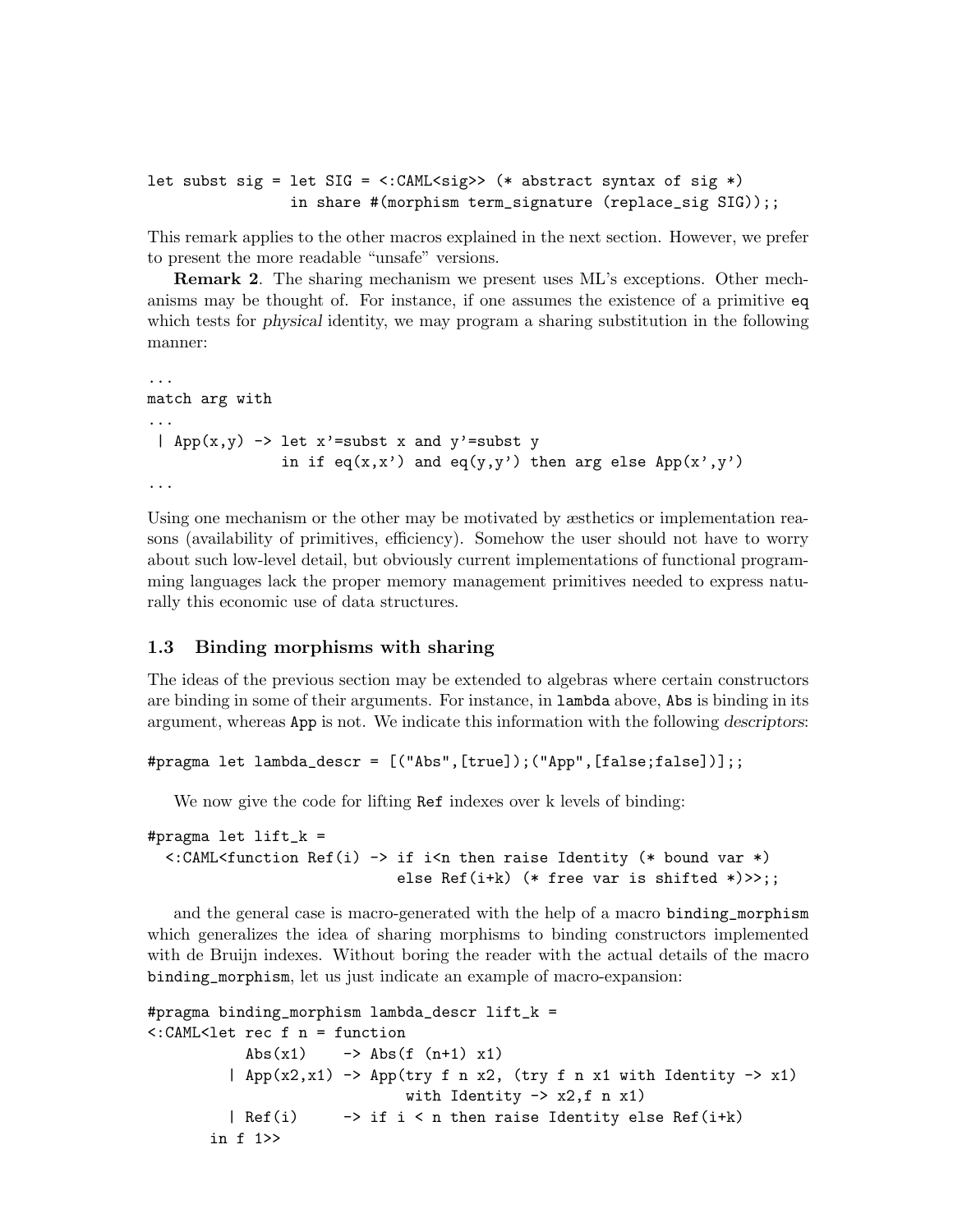Now we get the lift function as:

```
#let lift k lam = if k=0 then lam
# else share #(binding_morphism lambda_descr lift_k) lam;;
Value lift = \timesfun> : (num \rightarrow lambda \rightarrow lambda)
```
Remark that we save exploring the term  $\tan$  in the case  $k = 0$ , which we know beforehand to be an identity.

We now iterate this idea for substitution:

```
#pragma let subst_lam =
\lt:CAML\ltfunction Ref(k) -> if k=n then lift_lam (n-1) (* substituted var *)
                        if k\leq n then raise Identity (* bound var *)
                        else Ref(k-1)>> (*);
#let subst lam =
# let lift_lam n = lift n lam
# in share #(binding_morphism lambda_descr subst_lam);;
Value subst = <fun> : (lambda -> lambda -> lambda)
```
This substitution algorithm is still far from perfect. First we should recognize the special case when we substitute a closed term, since in that case no lifting is necessary. Further, we should share all instances of  $(i$ ift n lam) for a given n. These ideas are implemented in the following version:

```
#pragma let subst_closed_lam =
  \lt:CAML\ltfunction Ref(k) -> if k=n then lam (* lam is shared *)
                         if k<n then raise Identity (* bound var *)
                         else Ref(k-1)>> (*) (* free var *);;
#let subst lam =
# if closed lam
# then share #(binding_morphism lambda_descr subst_closed_lam) lam
# else let instances = ref [] in
# let lift_lam n = (* local memo version *)
# if n=0 then lam
# else (assoc n !instances (* memo effect *)
# ? let new_instance = lift n lam
# in (instances:=(n,new_instance)::!instances;
# new_instance))
# in share #(binding_morphism lambda_descr subst_lam) lam;;
Value subst = \timesfun> : (lambda -> lambda)
```
Further optimizations are possible. For instance, the initial pass to check whether lam is closed or not could set up the lifting code with maximum sharing, for any relocating value  $n$ , since intuitively the shared areas are the same. The above version recomputes this information  $p$  times, where  $p$  is the number of distinct levels where the substituted variable occurs. This would not affect the quantity of sharing, it would only speed up its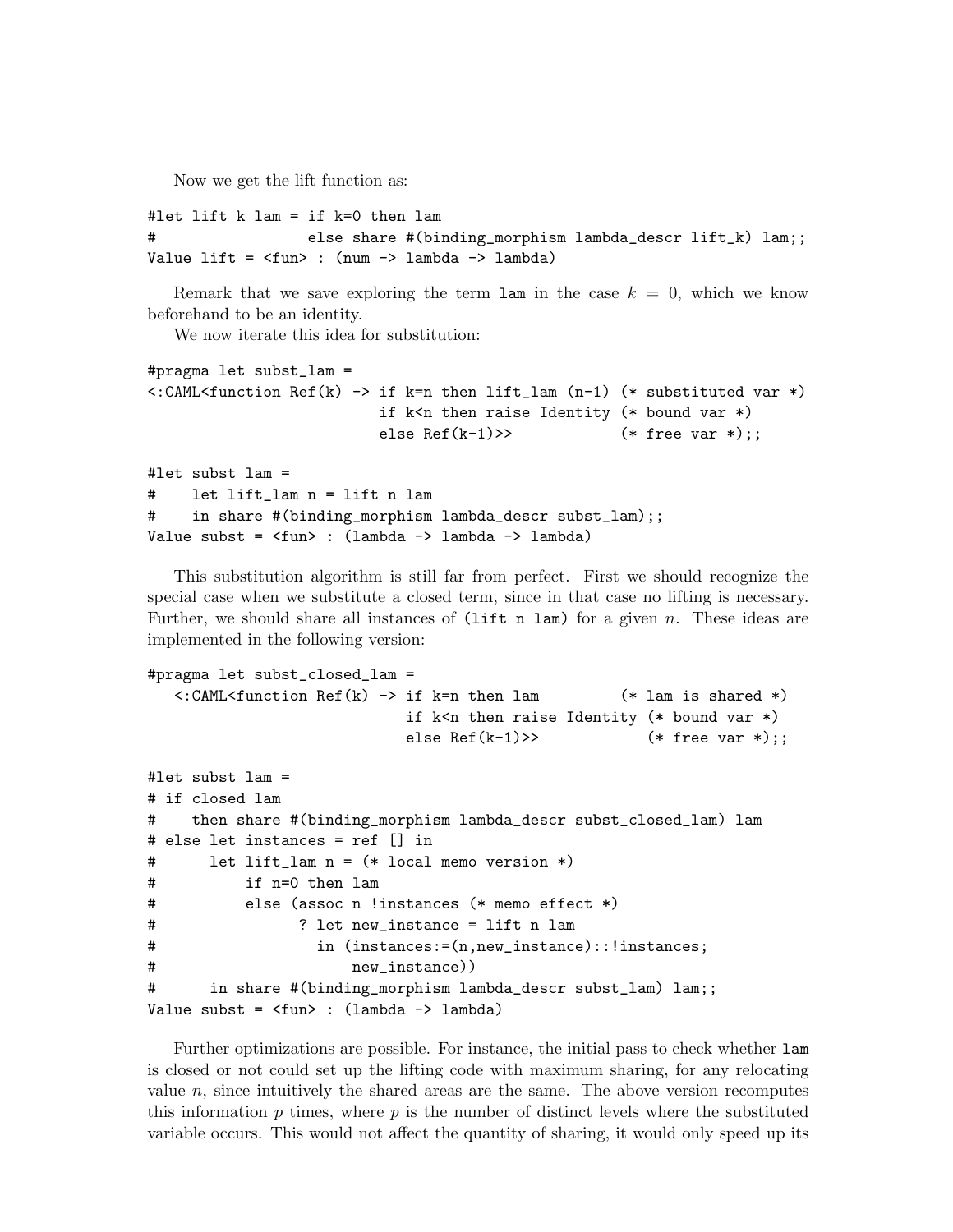computation, and since the code would be significantly more complicated we shall not do it here.

Although in some sense we share maximally a term with its substituted versions, we fail to propagate this sharing, since recursive exploration of a term where certain nodes are shared does not recognize this sharing, and will therefore undo this sharing by further substitutions. In order to preserve sharing, we ought to remember in a table pairs of addresses (original-term-node, substituted-term-node), in the spirit of traditional graphcopying algorithms. We shall ignore this optimization here.

Finally, a smarter use of indexes may be imagined, where lifting and substitution are delayed as much as possible, by keeping relocation indexes in the expressions themselves. However, this idea is not as easy as it sounds, since such relocation annotations do not commute easily with abstraction, and very quickly we run into the problem of manipulating complex annotations of the form "lift by  $n_1$  all variables greater the  $m_1$ , and ..." Clearly, we are not saying the last word on possible implementations of  $\lambda$ -calculus in the de Bruijn style.

# 2 Application to the Calculus of Constructions

## 2.1 Term and types

The Calculus of Constructions, originally described in Thierry Coquand's thesis[12], refers to a family of formalisms which permit to describe both objects structured with types, and natural deduction proofs of higher-order logic. We thus have naturally two levels of descriptions:

```
#type level = Object | Proof;;
Type level defined
     Object : level
   | Proof : level
```
The two levels are intermixed in uniform term structures of a typed  $\lambda$ -calculus, where types are themselves terms of the same nature. At the level of proofs, we use the Curry-Howard isomorphism: propositions are seen as the types of their proofs.

We thus have two kinds of judgement:

- Judge(M,T,Object) means "Object M has type T".
- Judge(M,P,Proof) means "Proof M proves proposition P".

Such judgements refer implicitly to a global context of variable declarations and constant definitions. That is, we have possibly non-closed terms of a  $\lambda$ -calculus with constants. We shall come back later to the structure of the global environment. We may at this point define our types of terms and judgements:

```
#type constr =
# Rel of num (* bound variables *)
# | Var of string * judgement (* free variables *)
# | Const of string * judgement (* constants *)
# | Prop (* type of propositions *)
```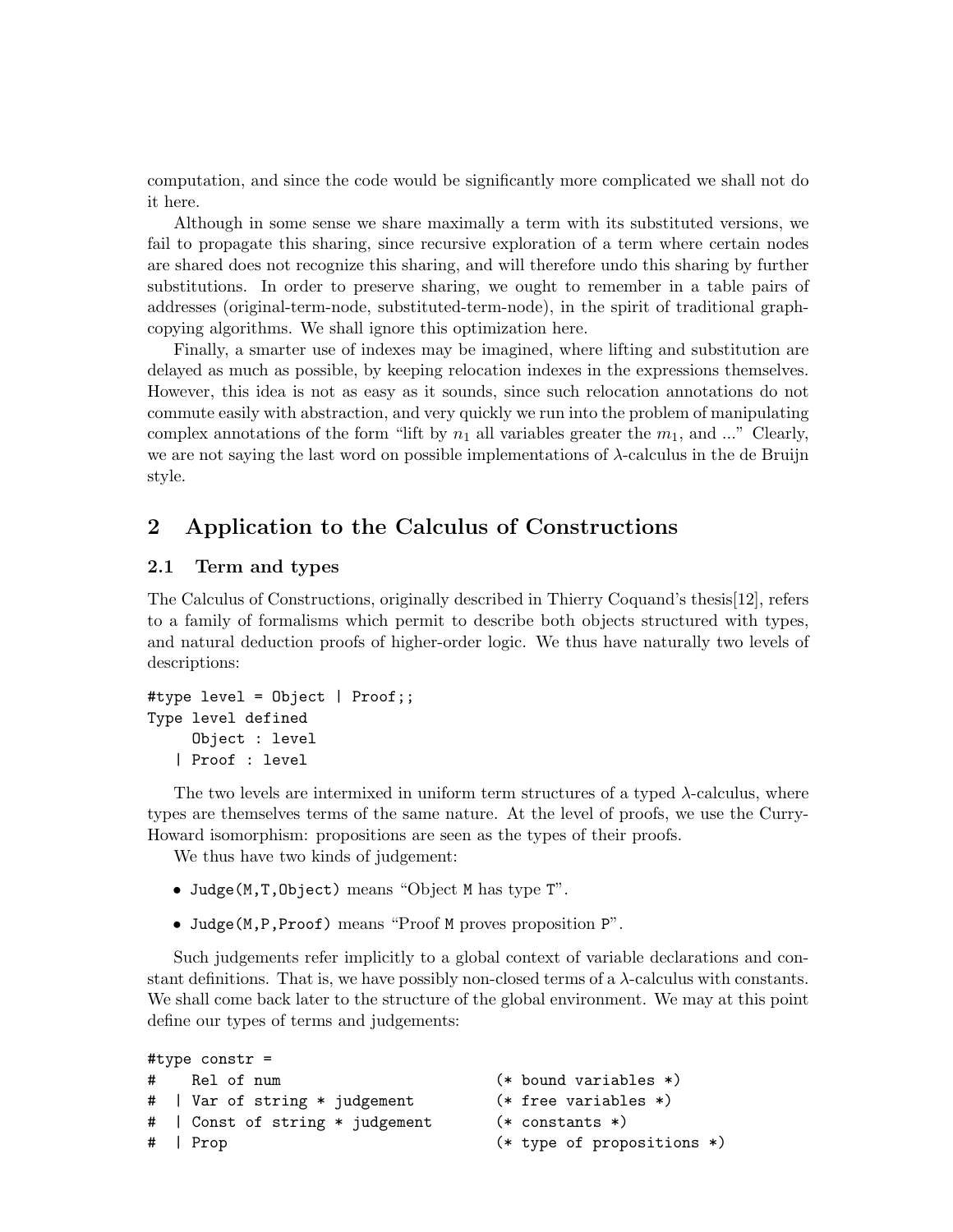```
# | Type of num (* universes *)
# | App of constr * constr (* application (M N) *)
# | Lambda of constr * constr (* abstraction [x:T]M *)
# | Prod of constr * constr (* product (x:T)M *)
#and judgement = Judge of constr * constr * level;;
Type constr defined
    Rel : (num -> constr)
   | Var : (string * judgement -> constr)
   | Const : (string * judgement -> constr)
  | Prop : constr
  | Type : (num -> constr)
   | App : (constr * constr -> constr)
   | Lambda : (constr * constr -> constr)
   | Prod : (constr * constr -> constr)
Type judgement defined
    Judge : (constr * constr * level -> judgement)
```
The Rel variables are local variables implemented with de Bruijn indexes. The Var and Const refer to respectively variable declarations and constant definitions. Global identifiers are recognized by the parser as known in the environment as variable declarations or constant definitions, and the corresponding piece of the environment is pointed to by the corresponding term constructors Var and Const. This has the advantage of avoiding environment searches during type-checking. It has the drawback that our term structures are complicated dags sharing with the environment all the necessary information.

Both Prod and Lambda are operators which are binding in their second argument, the first one being the type of the bound variable. Lambda is λ-abstraction, whereas Prod is product formation for types, and universal quantification for propositions. Note our ambiguous use of the word "type", since the type of a term is either a type, i.e. a term of type Type(i) for a certain i, or a proposition, i.e. a term of type Prop. In this last case, we use the analogy of propositions with types, identifying a proposition with the type of it proofs. We thus have a  $\lambda$ -calculus at two levels. At the level 0bject abstraction is used for expressing the functionality of the mathematical objects and proposition schemes, in the spirit of Church's type theory. At the level Proof it corresponds to (intuitionistic) implication introduction in natural deduction.

The following function checks that its argument is a kind, i.e. of the form Prop or Type(\_), and returns the level of terms whose types are of that kind.

```
#let level_of_kind = function
# Type(_) -> Object
# | Prop -> Proof
# | _ -> error "Not a proposition or a type";;
Value level_of_kind = <fun> : (constr -> level)
```
Note the similarity of our term structures with the linguistic structures of Automath. In the terminology of Automath, our structure extends Nederpelt's Λ. However, we use it with a restricted notion of level, i.e. we have a regular language[19]. We distinguish between Prod and Lambda, in the spirit of AutPi. This was not done in the original calculus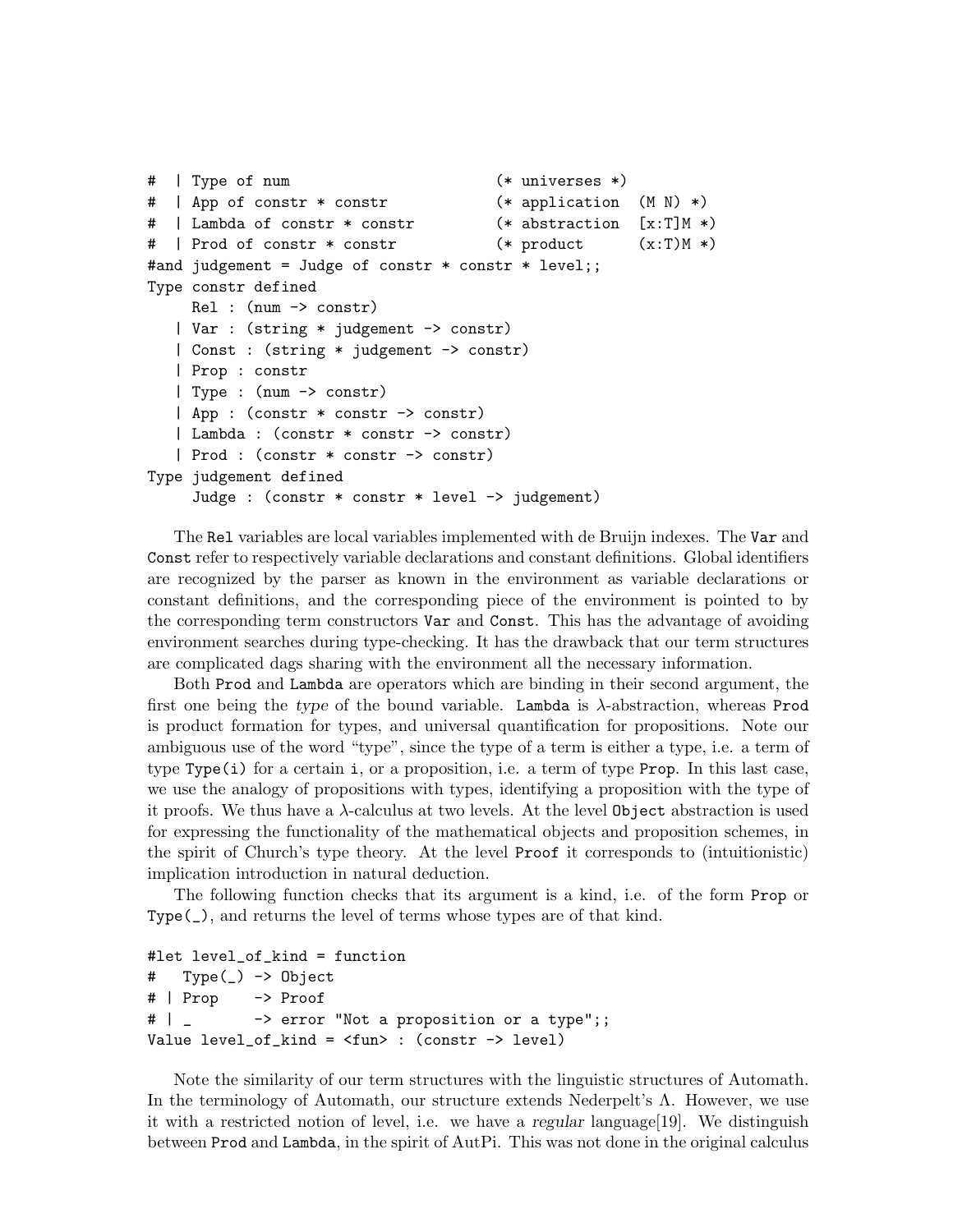of Coquand[12]. We prefer to make the distinction now, because this entails unicity of types. We have also constants and δ-rules, in the spirit of  $\Lambda\Delta[10]$ . More importantly, we have higher-order quantification, like in Girard's system  $F\omega$ , which makes the calculus significantly more powerful than both the Automath systems, and the Martin-Löf type theories. We may thus develop higher-order mathematics, as advocated by Scott[42]. In the jargon of proof theorists, the system is "non-predicative".

# 2.2 Substitution

Substitution is a straightforward generalization of the ideas given in section 1.3 above. The descriptor lambda\_descr is simply replaced by the descriptor

```
let constr_descriptor =
    [("App",[false;false]);
     ("Lambda",[false;true]);
     ("Prod",[false;true])];;
```
which describes the binding effect of the term constructors. The functions lift and subst are appropriately adapted.

The main departure from pure  $\lambda$ -calculus is that we have a calculus with constants. We thus have several substitution functions for various uses:

```
subst1 : constr -> constr -> constr
(* (subst1 c1 c2) substitutes c1 for Rel(1) in c2 *)subst2 : string -> constr -> constr
(* (subst2 str c) substitutes Rel(1) for Var(str, ) in c *)
subst_con : string -> constr -> constr -> constr
(* (subst_con str c1 c2) substitutes c1 for Const(str,_) in c2 *)
```
Each of these functions is programmed with the help of the macro binding\_morphism.

# 2.3 Equality

Equality of terms means inter-convertibility by β-conversion. Because the calculus is confluent and nœtherian, this could be decided by comparing the normal forms of the two terms. However this is not what we want in a calculus with constants. We want to verify equivalence of terms with as little constant expansion as possible, i.e. to try intensional equality before computing unfolding the constant definitions.

For instance, consider the step of proof which consists in applying a lemma L1 stating that every reflexive relation R is cyclic. We thus have, in the current context, a constant:

```
L1 : (T:Type)(R:T->T->Prop)(Reflexive R)->(Cyclic R)
```
Assume that the current context contains declarations for a type T1, a relation R1 over T1, and a hypothesis H1 that R1 is reflexive. Now we want to be able to apply (L1 T1 R1 H1). The last application will involve verifying equality of two instances of the proposition (Reflexive R1). It would be absurd here to look up the definition of the concept Reflexive, and to expand to normal form the two propositions. We want to avoid going back to first principles, but to do as we usually do in first-order logic, when Reflexive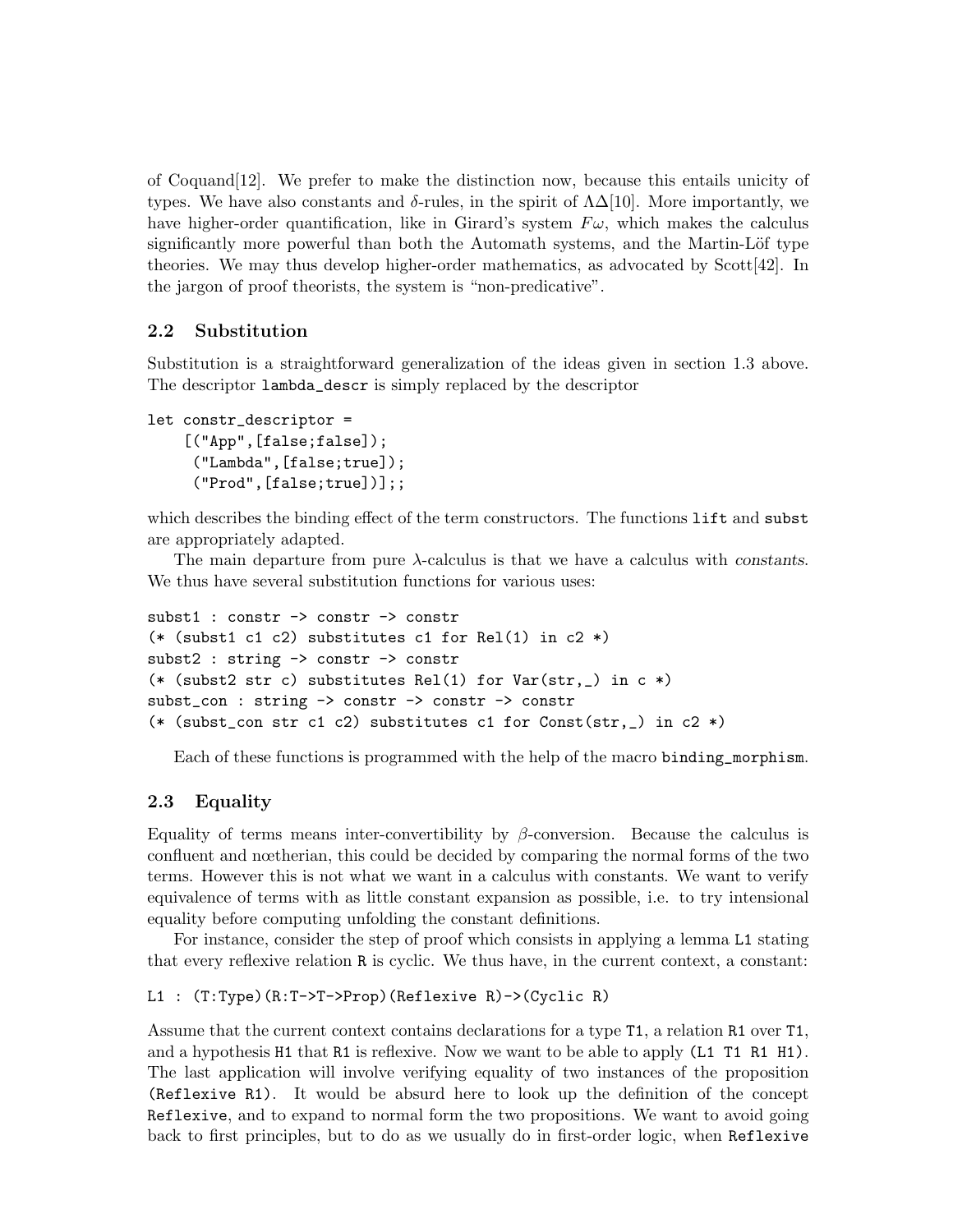is a non-analysed binary predicate. Of course, in last resort, we must allow for possible constant expansion.

This motivates the introduction of a data type of approximations, which are used to compute head normal forms progressively.

```
#(* The two kinds of variables *)
#type reference =
# Local of num
    | Global of string;;
Type reference defined
     Local : (num -> reference)
   | Global : (string -> reference)
#type approximation =
# Abstraction of constr * constr
# | Product of constr * constr
# | Variable of reference * constr list
# | Constant of (string * judgement) * constr list
# | Propconst
# | Typeconst of num;;
Type approximation defined
     Abstraction : (constr * constr -> approximation)
   | Product : (constr * constr -> approximation)
   | Variable : (reference * constr list -> approximation)
   | Constant :
     ((string * judgement) * constr list -> approximation)
   | Propconst : approximation
   | Typeconst : (num -> approximation)
#(* One step of approximation *)
#let rec approx stack = hnf
#where rec hnf = function
# Rel(n) -> Variable(Local(n),stack)
# | Var(name,_) -> Variable(Global(name),stack)
# | Const(n_j) -> Constant(n_j,stack) (* No expansion! *)
# | Prop -> if stack=[] then Propconst
# else anomaly "Prop cannot be applied"
# | Type(n) -> if stack=[] then Typeconst(n)
# else anomaly "Type cannot be applied"
\# | App(c1,c2) \longrightarrow approx (c2::stack) c1
# | Lambda(c,c') -> (match stack with
\sharp \qquad \qquad \qquad \qquad \qquad \qquad \qquad \qquad \qquad \qquad \qquad \qquad \qquad \qquad \qquad \qquad \qquad \qquad \qquad \qquad \qquad \qquad \qquad \qquad \qquad \qquad \qquad \qquad \qquad \qquad \qquad \qquad \qquad \qquad \qquad \qquad \qquad \qquad \qquad \qquad \qquad \qquad \qquad \qquad \qquad \qquad \qquad \qquad 
# | arg1::rest -> approx rest (subst1 arg1 c'))
# | Prod(c,c') \rightarrow if stack=[] then Product(c,c')
# else anomaly "Product cannot be applied";;
Value approx = <fun> :
      (constr list -> constr -> approximation)
```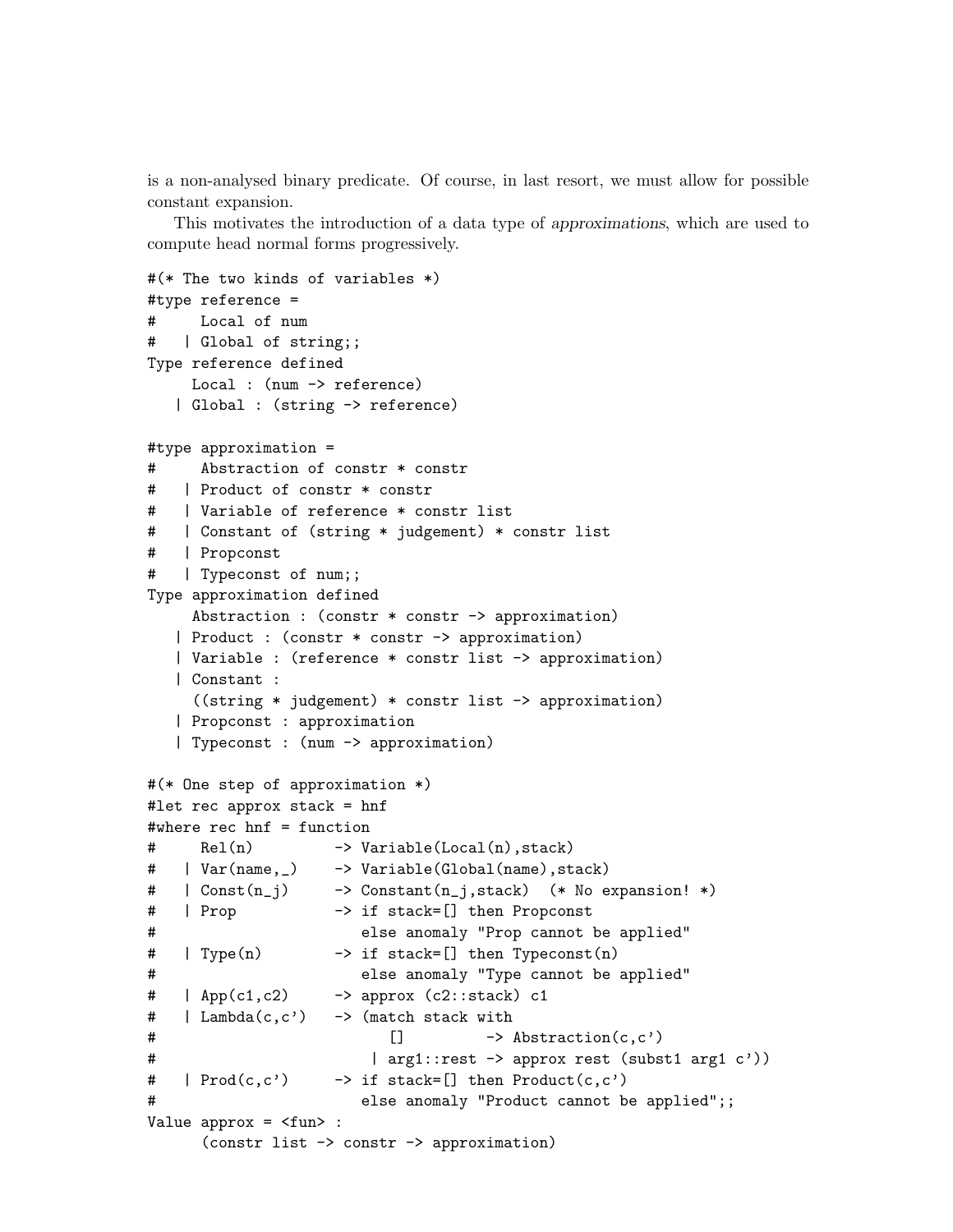```
#let approxim c = approx [] c;;
Value approxim = \tan : (constr -> approximation)
```
We are now ready to describe type equality, which proceeds by  $\lambda$ -conversion and constant expansion. This last operation is delayed as much as possible.

```
#(* Constant expansion *)
#let expand = function
# Constant((_,Judge(c,_)),stack) -> approx stack c
#| _ -> anomaly "Trying to expand a non-constant";;
Value expand = <fun> : (approximation -> approximation)
#(* equality of terms modulo conversion *)
#let rec conv term1 term2 = eqappr (approxim term1,approxim term2)
# where rec eqappr = function
# (Abstraction(c1,c2),Abstraction(c'1,c'2)) -> conv c1 c'1
# & conv c2 c'2
# | (Product(c1,c2),Product(c'1,c'2)) -> conv c1 c'1 & conv c2 c'2
# | (Variable(n1,l1),Variable(n2,l2)) -> (n1=n2) &
# (length l1 = length l2) & for_all2 conv l1 l2
# | (Propconst,Propconst) -> true
# | (Typeconst(u1),Typeconst(u2)) -> u1=u2
\# | ((Constant(s1,11) as appr1),(Constant(s2,12) as appr2)) ->
# (* try first intensional equality *)
# (eq(s1, s2) \& (length(11) = length(12)) \& (for_all2 conv 11 12))# (* else expand the second occurrence (arbitrary heuristic) *)
# or eqappr(appr1,expand appr2)
# | ((Constant(_) as appr1),appr2) -> eqappr(expand appr1,appr2)
# | (appr1,(Constant(_) as appr2)) -> eqappr(appr1,expand appr2)
\#  | \rightarrow false;;
Value conv = <fun> : (constr -> constr -> bool)
```
The next function effects one step of head normal form leading to Prop, Type, or Prod. It is used for making explicit the type of a construction.

```
#let hnftype = apprec []
#where rec apprec stack = app_stack
#where rec app_stack = function
# Rel(_) -> error "Typing error 1"
# | Var(_) -> error "Typing error 2"
# | Const(_,Judge(c,_)) -> app_stack(c)
\# | App(c1,c2) -> apprec (c2::stack) c1
\# | Lambda(\_c) \rightarrow (match stack with
# [] -> error "Typing error 3"
# | c'::rest -> apprec rest (subst1 c' c))
# (* Prod/Prop/Type *)
```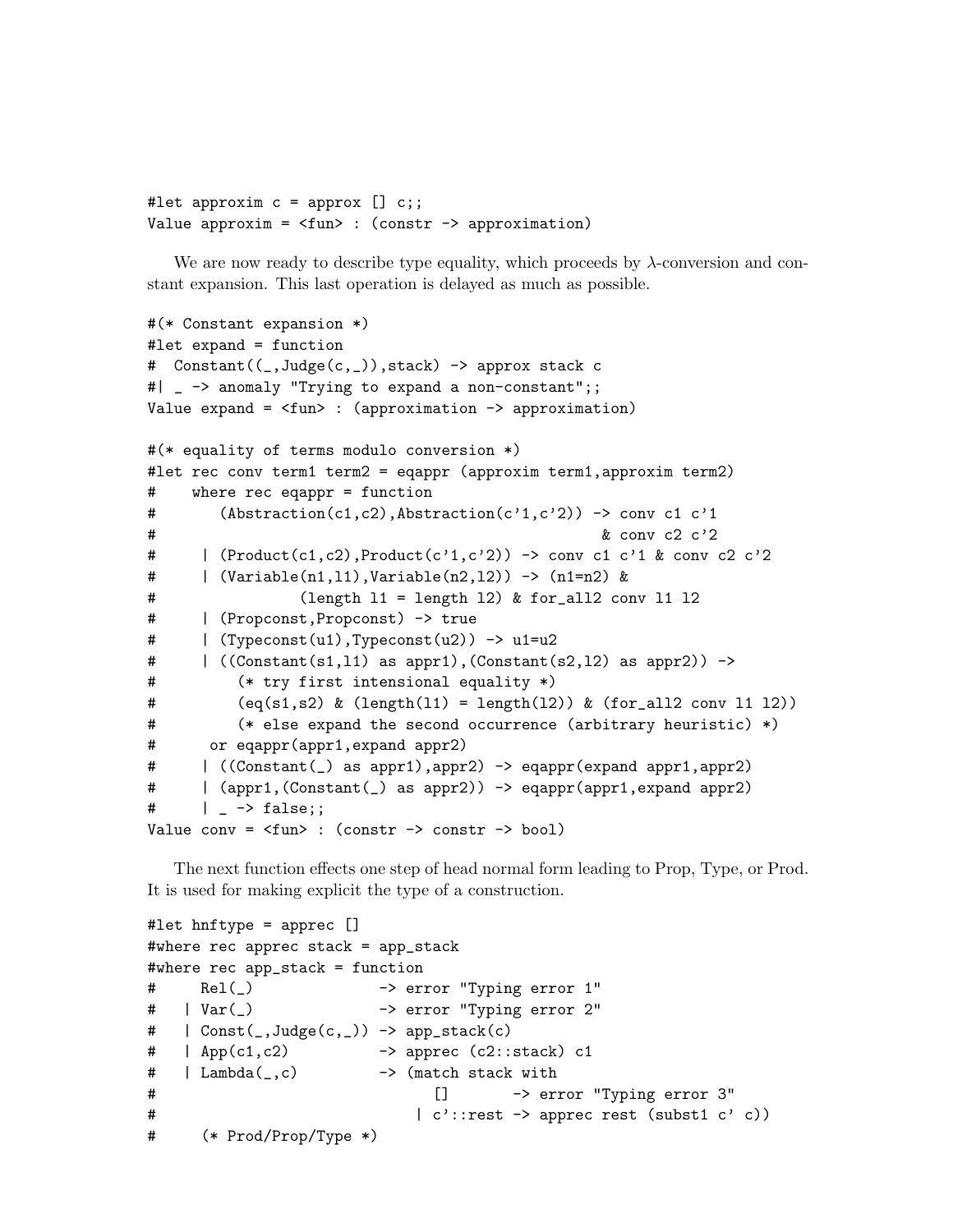```
\# | c \qquad \qquad -> if stack=[] then c
# else anomaly "Cannot be applied";;
Value hnftype = \timesfun> : (constr -> constr)
```
## 2.4 Structure of the environment

The environment contains variable declarations, constant definitions, values waiting to be applied, and types waiting to be used as coercions. We shall explain the last two kinds of items in the next section.

```
#type declaration =
# Vardecl of string * judgement
# | Constdecl of string * judgement
# | Value of judgement
# | Cast of judgement
#and context == declaration list;;
Type declaration defined
     Vardecl : (string * judgement -> declaration)
   | Constdecl : (string * judgement -> declaration)
   | Value : (judgement -> declaration)
   | Cast : (judgement -> declaration)
Type context abbreviates declaration list
```
We now declare the he initial state, consisting of the empty initial context, and the initial judgement, stating that Prop is an Object of type Type(0).

```
#let ENV = ref ([]:context)
#and VAL = ref (Prop) (* The current construction *)
#and TYP = ref (Type(0)) (*) Its type *)
#and LEV = ref (Object) (*);
Value ENV = (ref) : context ref
Value VAL = (ref Prop) : constr ref
Value TYP = (ref (Type 0)) : constr ref
Value LEV = (ref Object) : level ref
```
#### 2.5 A digression on the meaning of inference rules

The constructive engine may be thought of as some kind of loom, where we weave back and forth between the environnement and the current value. The fabric is produced whenever we build a new component of the environment, by taking the current judgement to build a new variable declaration or a new constant definition. The fabric may be taken back by discharging variables as abstractions or products, forming arbitrary new patterns.

This "loom" implementation is in some way the spirit of natural deduction, as opposed to sequent calculus, in which proofs may be seen as produced by cooperating machines working in parallel. In some sense this is a deep distinction between natural deduction logical frameworks, and sequent calculus logical frameworks. For instance, compare and intro:

$$
\frac{\Gamma \vdash A \ \Gamma \vdash B}{\Gamma \vdash A \land B} \qquad \qquad natural
$$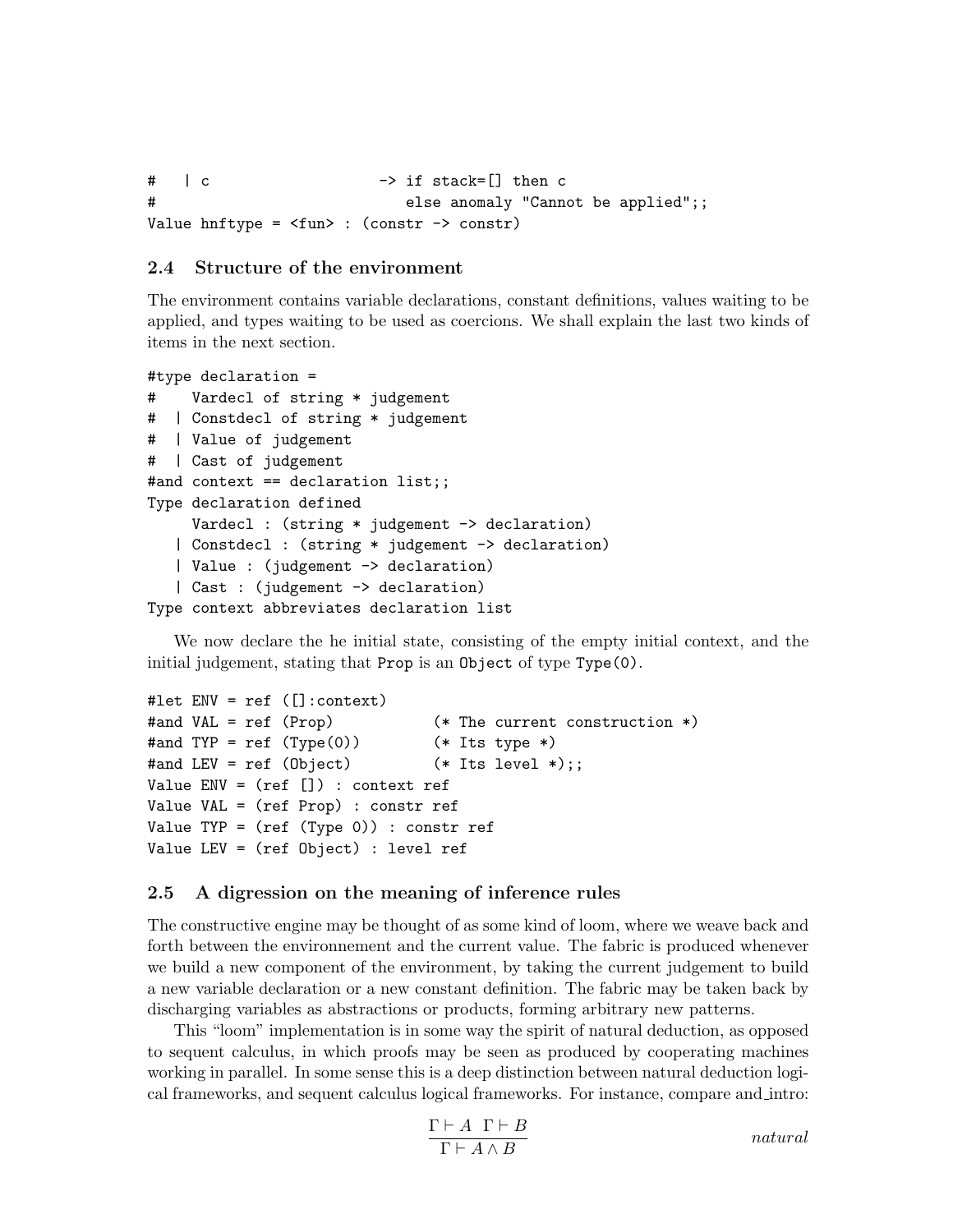$$
\frac{\Gamma \vdash A \ \Delta \vdash B}{\Gamma \cup \Delta \vdash A \land B}
$$
 *sequent*

In the sequent formulation,  $\Gamma$  and  $\Delta$  may be thought of as sets of propositions. In the natural formulation, Γ may be thought of as a list constructed progressively. However, the important distinction is not so much on the structural rules. It is that the two occurrences of Γ on the numerator of the natural rule do not denote two lists that somehow happen to be equal structurally: they denote the same shared object. Actually, the left top occurrence may be considered the binding occurrence of  $\Gamma$ , whereas the right top one, as well as the one in the denominator, may be considered residuals, or pointers to the data structure which was the state of the environment when applying the rule. Similarly, the occurrences of  $A$  and  $B$  in the denominator denote pointers to the propositions that have been bound to their respective binding occurrence on the numerator.

Thus we may regard inference rules of natural deduction formalisms as direct specifications of elementary machine operations, with registers for the environment, the current proof, and the currently proved proposition. This is the point of view we take for our implementation of the Calculus of Constructions.

It should be noticed that this point of view may not be adequate for theorem proving, as opposed to theorem checking. For synthesizing proofs, the sequent formulations may actually be preferable. The point we want to emphasize (and we believe has not been strongly stressed before) is first that natural versus sequent formulations of logic is not a choice based on æsthetic choice, but is important for its pragmatic use, and second that it suggests implementation techniques, since the meaning of meta-variables in the rules is quite different.

Once we notice that meta-variables in inference rules denote shared objects, it is natural to distinguish, in the various occurrences of such schematic variables, one binding occurrence, instanciated by pattern-matching, the others denoting residuals in the sense of  $\lambda$ -calculus, i.e. pointers to the corresponding substructure. For instance, consider the usual natural-deduction formulation of arrow-elim, i.e. application or modus ponens:

$$
\frac{\Gamma \vdash M : A \to B \quad \Gamma \vdash N : A}{\Gamma \vdash (M \ N) : B}
$$

In order to make explicit the flow of information, when using this rule for proof-checking, it is obvious that the binding occurrences of  $\Gamma$ , M and N are in the denominator of the rule, whereas the binding occurrence of  $B$  is in the numerator. Concerning  $A$ , we have a problem. The one in the right argument of the rule may be considered binding: "Let A be the type of term N in environment  $\Gamma$ ." The one in the left argument, also, could be considered binding in a system where unicity of types hold. Here, where types are only unique up to  $\beta$ -conversion, it could mean: "Convert the type of term M in environment Γ to its head normal form, check that it has the shape  $A \to B$ ." But, in either case, we do not mean that the types of  $M$  and  $N$  should share a common substructure, but merely that the corresponding substructures ought to be equal (and here, actually, a recursive exploration to check this fact is meant). Thus, what we mean to specify is a rule that says: "Let C be the type of term M in environment  $\Gamma$ . Convert C to its head normal form. Check that it has the shape  $A' \to B$ . Check that A and A' are convertible." We are now close to a complete specification of the proof checker. Two details remain.

The first detail concerns the order in which  $M$  and  $N$  are actually typechecked in a sequential machine. There are two possible interpretations of application as a term con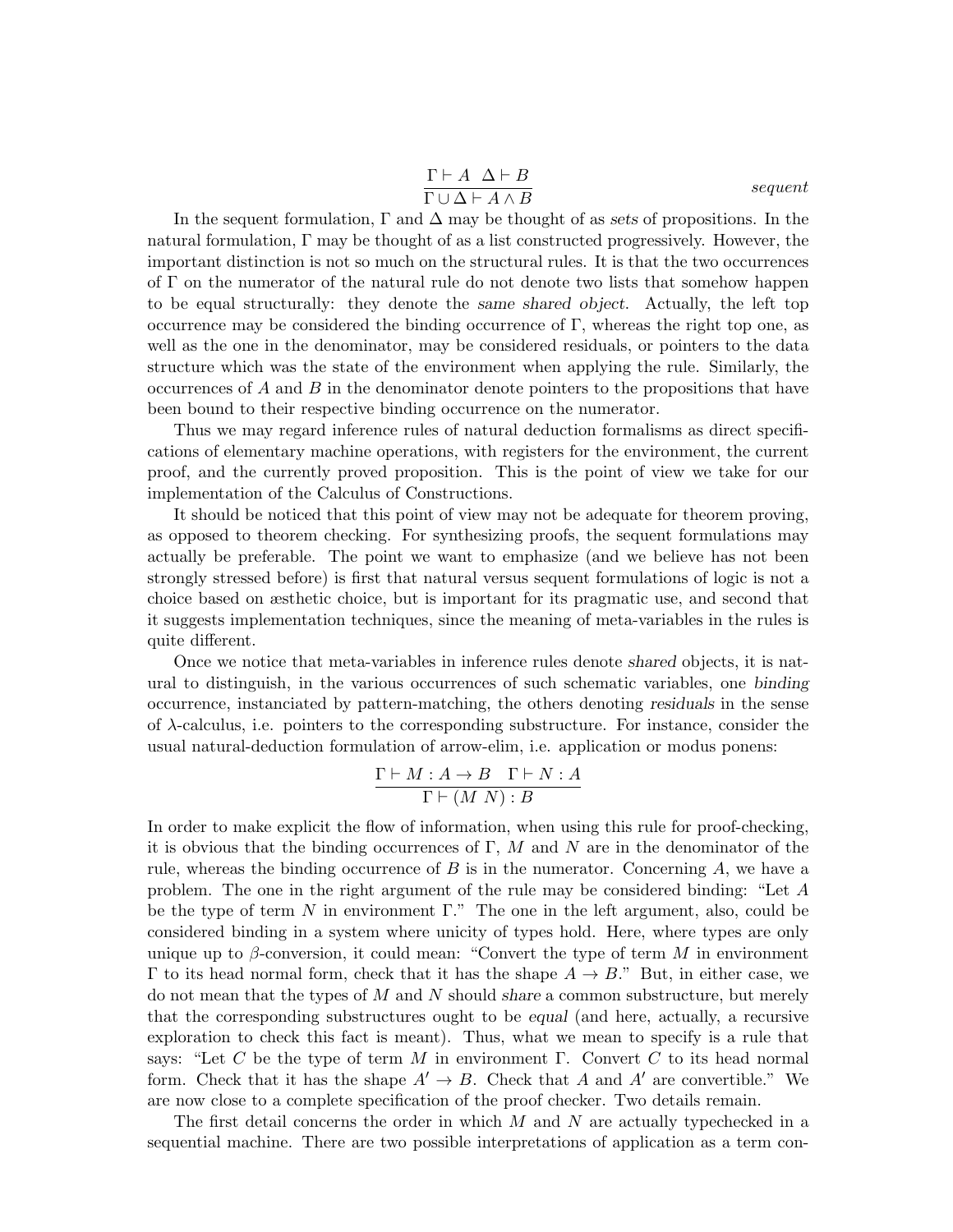structor: the *left-sequential* one (first  $M$  and then  $N$ ), and the *right-sequential* one (the opposite order). In either case, some explicit memorisation of the intermediate type shall be needed. We remark that this memorisation cannot be done simply in an auxiliary stack, since the proper scoping must be enforced. We are lead to stack the corresponding judgement as an item in the environment. In our implementation, we choose the right-sequential interpretation, and we are thus lead to an inference rule (where binding occurrences are underlined):

$$
\frac{\Gamma \vdash N: \underline{A} \quad \Gamma \vdash M: \underline{C} \quad C \rhd \underline{A'} \to \underline{B} \quad A \equiv A'}{\underline{\Gamma} \vdash (\underline{M} \ \underline{N}): \underline{B}}
$$

which is in turn implemented as the composition of two unary transition rules, with explicit stacking in the environment:

$$
\Gamma \vdash N : B \implies \Gamma; N : B \vdash
$$
 stack\_value

$$
\Gamma; N: B \vdash M: C \implies (C \rhd A' \to B, A \equiv A') \quad \Gamma \vdash (M \ N): B \qquad \text{pop\_apply}
$$

In stack value, the notation  $\Gamma; N: B \vdash$  stands for stacking the current judgement in the environment without changing it. We are thus lead to the view of elementary machine operations (the conditional transition rules) corresponding to an explicit sequentialisation of inference rules. The memorisation insures that these elementary commands may be used independently of each other.

The second detail concerns conversion in the presence of the constant definitions, which are definitional equalities; in such systems the conversion depends on these equalities, and thus of the environment, in which they are declared. That is, in order to be completely rigorous we ought to write  $\Gamma \vdash A \equiv A'$  above.

To a certain extent the situation may be compared to PROLOG. The inference rules, with suitable detail, correspond rather directly to PROLOG clauses. The relations  $\triangleright$  and  $\equiv$  are executable predicates, and the underlining of binding occurrences correspond to input specifications à la Concurrent Prolog. This point of view is close to the one of the logical framework Typol[30]. The transition rules correspond to the basic instructions of a sequential PROLOG machine. One may argue that this low-level description is not really needed for the user of the logical environment. However, this amount of detail may be needed to derive useful meta-mathematical properties.

In the following, we shall describe our engine in terms of the CAML functions implementing its basic transition rules. The higher-level inference rules are given as comments.

#### 2.6 Initialization

#### 2.6.1 Resetting the current judgement

```
#let reset_current () =
# VAL := Prop;
# TYP := Type(0);
# LEV := Object;;
Value reset_current = <fun> : (unit -> level)
```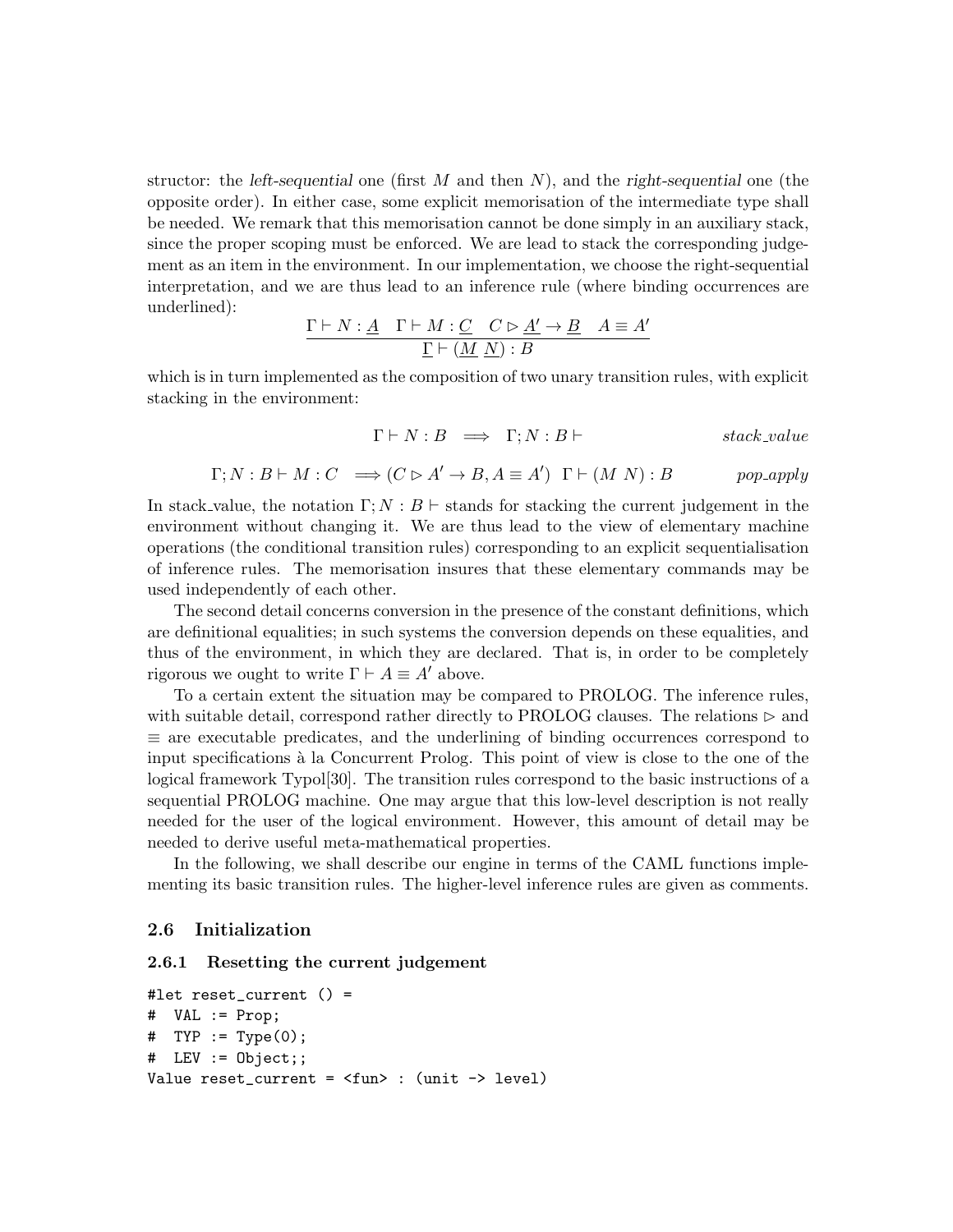2.6.2 Resetting, pushing and popping the environment

```
#let reset_env () =
# ENV := \lceil#and push_env declaration =
# ENV := declaration::!ENV
#and pop_env () = match !ENV with
# [] -> error "Empty environment"
# | decl::env \rightarrow ENV := env; decl;;
Value reset_env = <fun> : (unit -> context)
Value push\_env = \langle fun \rangle: (declaration \rightarrow context)
Value pop_env = <fun> : (unit -> declaration)
```
#### 2.6.3 Searching the environment

Note that we do not need to relocate the judgements stacked in the environment, since we do not use indexes, but identifiers for the globals.

```
#let search name = search_rec !ENV
# where rec search_rec = function
# [] -> error(name ^ " not declared")
# | decl::rest -> match decl with
# Vardecl(s,_) -> if s=name then decl else search_rec rest
# | Constdecl(s,_) -> if s=name then decl else search_rec rest
# \qquad \qquad \qquad \qquad -> search_rec rest;;
Value search = <fun> : (string -> declaration)
```
#### 2.7 The basic machine operations

There are few basic machine operations, partitioned into two kinds: the ones that build up the environment, and the ones that build up the current construction. For each such command, we give first the inference rule, then the CAML function which performs the corresponding machine instruction.

#### 2.7.1 Introducing a new hypothesis

$$
\frac{\Gamma \vdash M : Prop}{\Gamma ; x : M \vdash}
$$
\n
$$
\frac{\Gamma \vdash M : Type(i)}{\Gamma ; x : M \vdash}
$$

```
#let assume name =
# let declaration =
# let typ = hnftype !TYP
# in let lev = level_of_kind typ
# in Vardecl(name,Judge(!VAL,typ,lev))
# in push_env declaration;;
Value assume = \tan : (string \rightarrow context)
```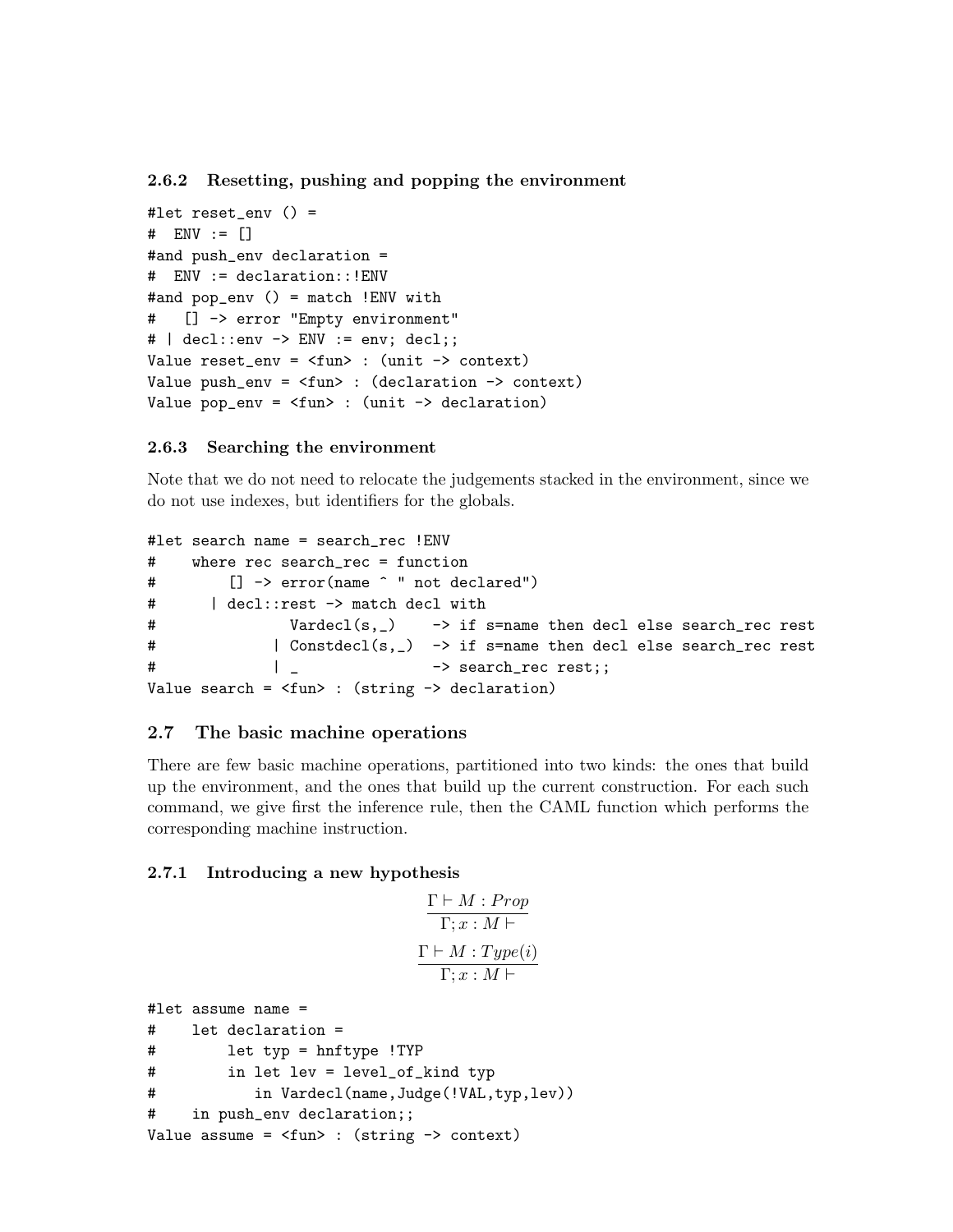2.7.2 Introducing a new definition

$$
\frac{\Gamma \vdash M : T}{\Gamma; x = M : T \vdash}
$$

```
#let declare name =
# let declaration = Constdecl(name,Judge(!VAL,!TYP,!LEV))
# in push_env declaration;;
Value declare = \timesfun> : (string \rightarrow context)
```

```
2.7.3 Global Introduction
```

$$
\frac{\Gamma = \Gamma_1; x : \Gamma_x; \Gamma_2}{\Gamma \vdash x : \Gamma_x} \qquad \frac{\Gamma = \Gamma_1; x = V : \Gamma_x; \Gamma_2}{\Gamma \vdash x : \Gamma_x}
$$

```
#let consider name =
# match (search name) with
# Constdecl((_,Judge(_,typ,lev)) as constant) ->
# (TYP:=typ;
# LEV:=lev;
# VAL: = Const(constant)# | Vardecl((_,Judge(typ,_,lev)) as variable) ->
# (TYP:=typ;
# LEV:=lev;
# VAL:=Var(variable));;
Warning: 1 partial match in this phrase
Value consider = <fun> : (string -> constr)
```
#### 2.7.4 Prop intro

$$
\frac{\Gamma \vdash}{\Gamma \vdash \mathit{Prop} : \mathit{Type}(1)}
$$

#let proposition () = VAL:=Prop;TYP:=Type(1);LEV:=Object;; Value proposition = <fun> : (unit -> level)

#### 2.7.5 Type intro

$$
\frac{\Gamma\vdash}{\Gamma\vdash Type(i): Type(i+1)}
$$

#let universe num =

```
# if num<1 then error "Illegal universe level"
# else VAL:=Type(num);TYP:=Type(num+1);LEV:=Object;;
Value universe = \timesfun> : (num -> level)
```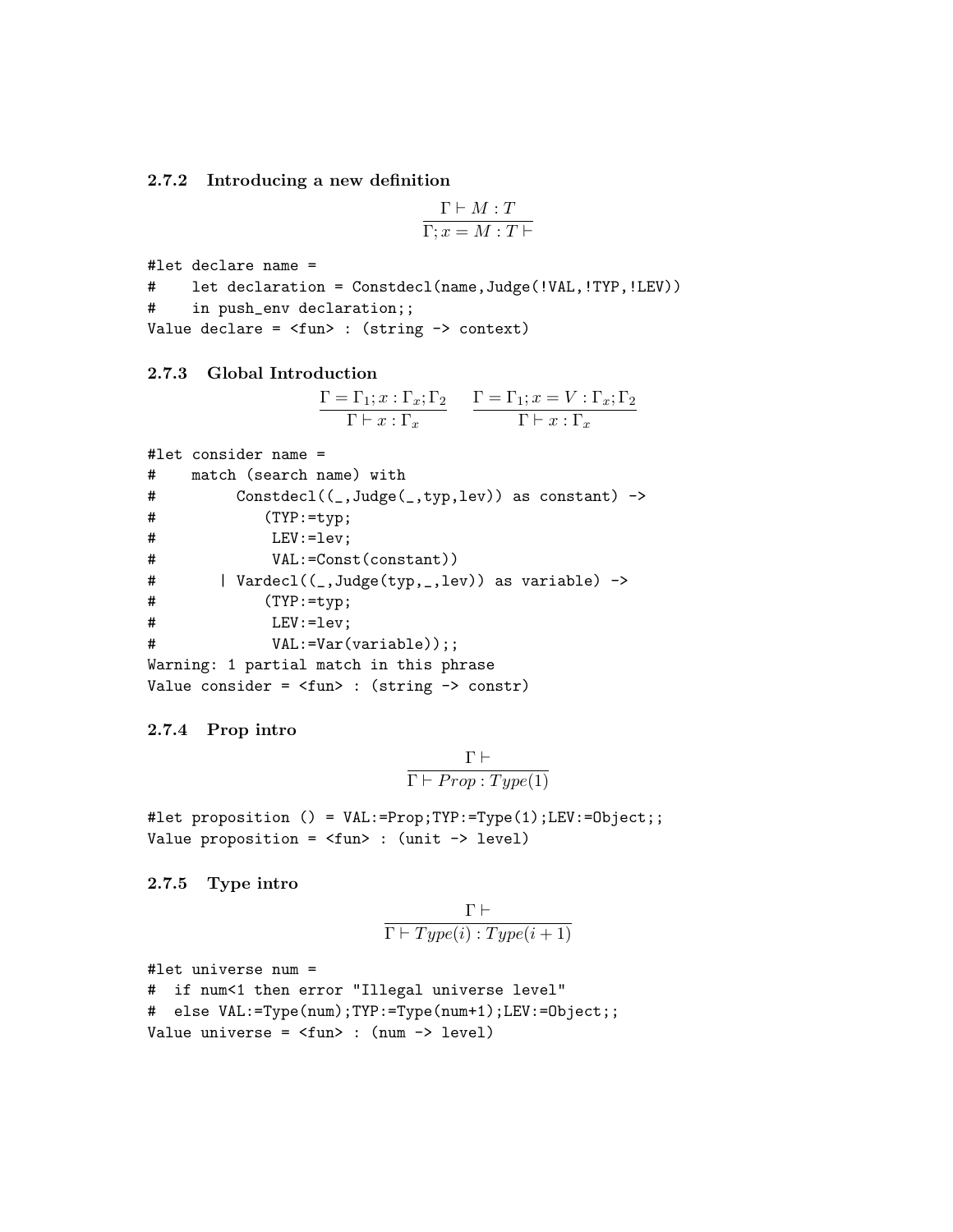#### 2.7.6 App intro

$$
\frac{\Gamma \vdash M : (x : B)C \quad \Gamma \vdash N : A \quad \Gamma \vdash A \equiv B}{\Gamma \vdash (M \ N) : \ [\!N \!/\!x\!]\!]\,C}
$$

As explained above, this rule splits into two transitions rules:

```
#(* Stacks a value for future application *)
#let stack_value () =
# let declaration = Value(Judge(!VAL,!TYP,!LEV))
# in push_env declaration;;
Value stack_value = \timesfun> : (unit -> context)
#(* Extracts the last pushed value in environment *)
#let unstack_value () =
# match !ENV with
# Value(j)::rest -> ENV:=rest; j
# | _ -> error "Last item not a value";;
Value unstack_value = \timesfun> : (unit -> judgement)
#let pop_apply () =
# match hnftype !TYP with
# Prod(typarg,typres) ->
# let (Judge(val,typ,lev)) = unstack_value()
# in if conv typ typarg then (VAL:=App(!VAL,val);
# TYP:=subst1 val typres)
# else error "Application would violate typings"
# | _ -> error "Non-functional construction";;
Value pop_apply = <fun> : (unit -> constr)
```
#### 2.7.7 Discharging definitions

We allow forgetting a constant by replacing its value in the current judgement.

$$
\frac{\Gamma; x = M : T \vdash N : A}{\Gamma \vdash [x/M]N : [x/M]A}
$$

```
#let pop_const () =
# match !ENV with
# [] -> error "No constant in environment"
# | Constdecl(name,Judge(val,_))::rest ->
# VAL:=subst_con name val !VAL;
# TYP:=subst_con name val !TYP;
# ENV:=rest
# | _ -> error "Last item not a constant";;
Value pop\_const = <fun> : (unit -> context)
```
Variables may be discharged in two ways: for forming abstractions and for forming products. Both rules use as an auxiliary: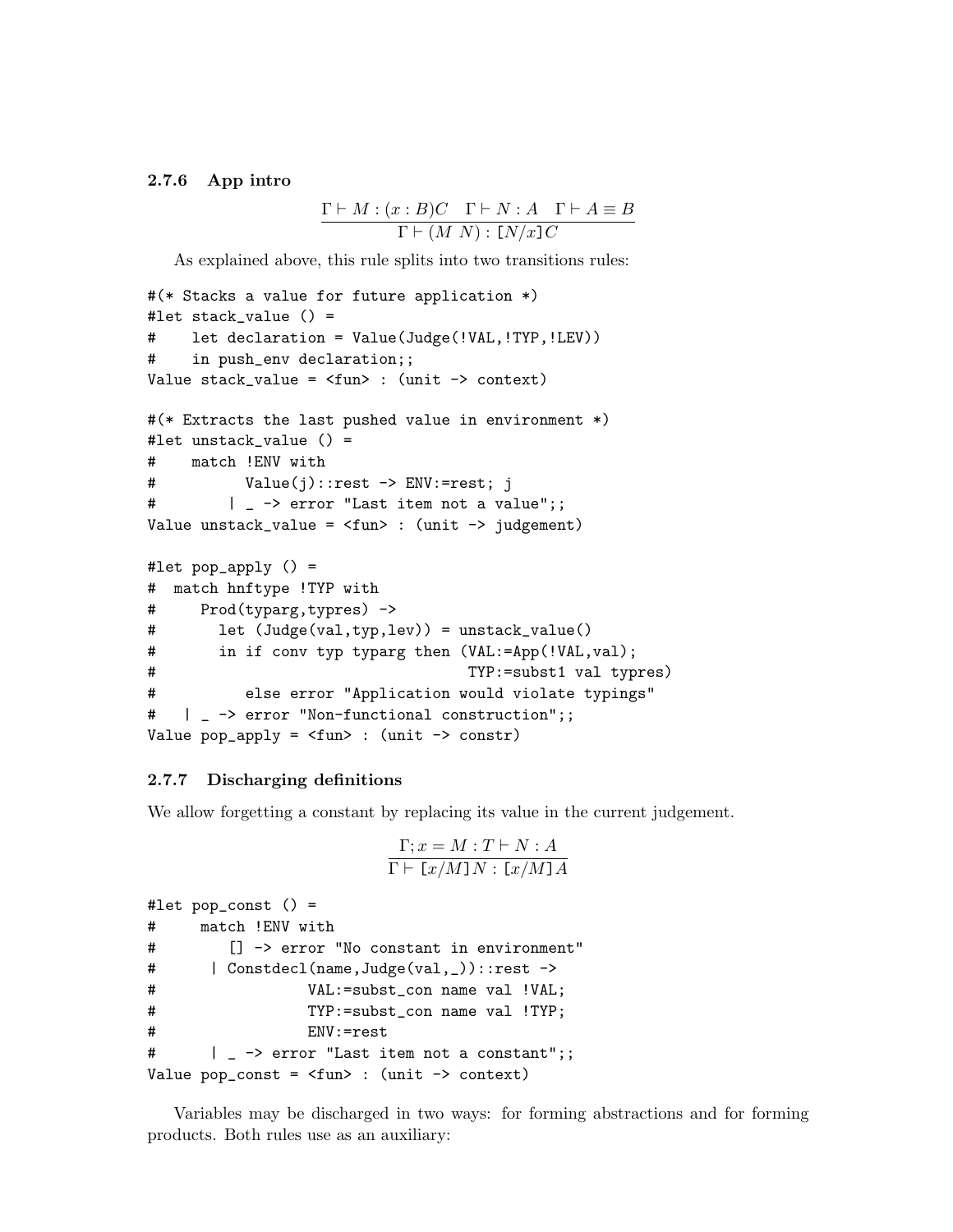```
#let unstack_var () =
# match !ENV with
# [] -> error "No hypothesis in current context"
# | Vardecl(var)::rest -> ENV:=rest; var
# | _ -> error "Last item not a variable";;
Value unstack_var = \timesfun> : (unit -> string * judgement)
```
### 2.7.8 Lambda Introduction

$$
\frac{\Gamma; x : M \vdash N : P}{\Gamma \vdash [x : M] N : (x : M) P}
$$

```
#let abs\_var () =
# let (name,Judge(typ,_)) = unstack_var()
# in VAL:=Lambda(typ,subst2 name !VAL);
# TYP:=Prod(typ,subst2 name !TYP);;
Value abs_var = \tan : (unit -> constr)
```
## 2.7.9 Product Introduction

Here we have the union of 3 inference rules:

$$
\frac{\Gamma; x : M \vdash N : Prop}{\Gamma \vdash (x : M)N : Prop}
$$
\n
$$
\frac{\Gamma \vdash M : Type(j) \quad \Gamma; x : M \vdash N : Type(i)}{\Gamma \vdash (x : M)N : Type(max(i, j))}
$$
\n
$$
\frac{\Gamma \vdash M : Prop \quad \Gamma; x : M \vdash N : Type(i)}{\Gamma \vdash (x : M)N : Type(i)}
$$

The last two rules appear to be binary. However, they correspond to a unary transition, since the type of  $M$  is explicit in the judgement stored in the variable declaration. Here is an example where the rules of inference do not carry enough information: we do not need to use a meta theorem saying that if  $\Gamma; x : M$  is a well-formed environment, then either  $\Gamma \vdash M : Type(j)$  or  $\Gamma \vdash M : Prop.$  This fact is actually explicit from the way the variable declarations are structured in the machine.

```
#let gen_var () =# if !LEV = Proof then error "Proof objects can only be abstracted";
# let (name,Judge(typ,kind,_)) = unstack_var()
# in (TYP:=(match hnftype !TYP with
# Prop -> Prop (* quantification : TYP stays Prop *)
# | Type(n) -> (* product *)
# Type(match kind with Prop -> n | Type(m) -> max m n)
# | _ -> error "Product allowed only on types");
# VAL:=Prod(typ,subst2 name !VAL));;
Warning: 1 partial match in this phrase
Value gen_var = \timesfun> : (unit -> constr)
```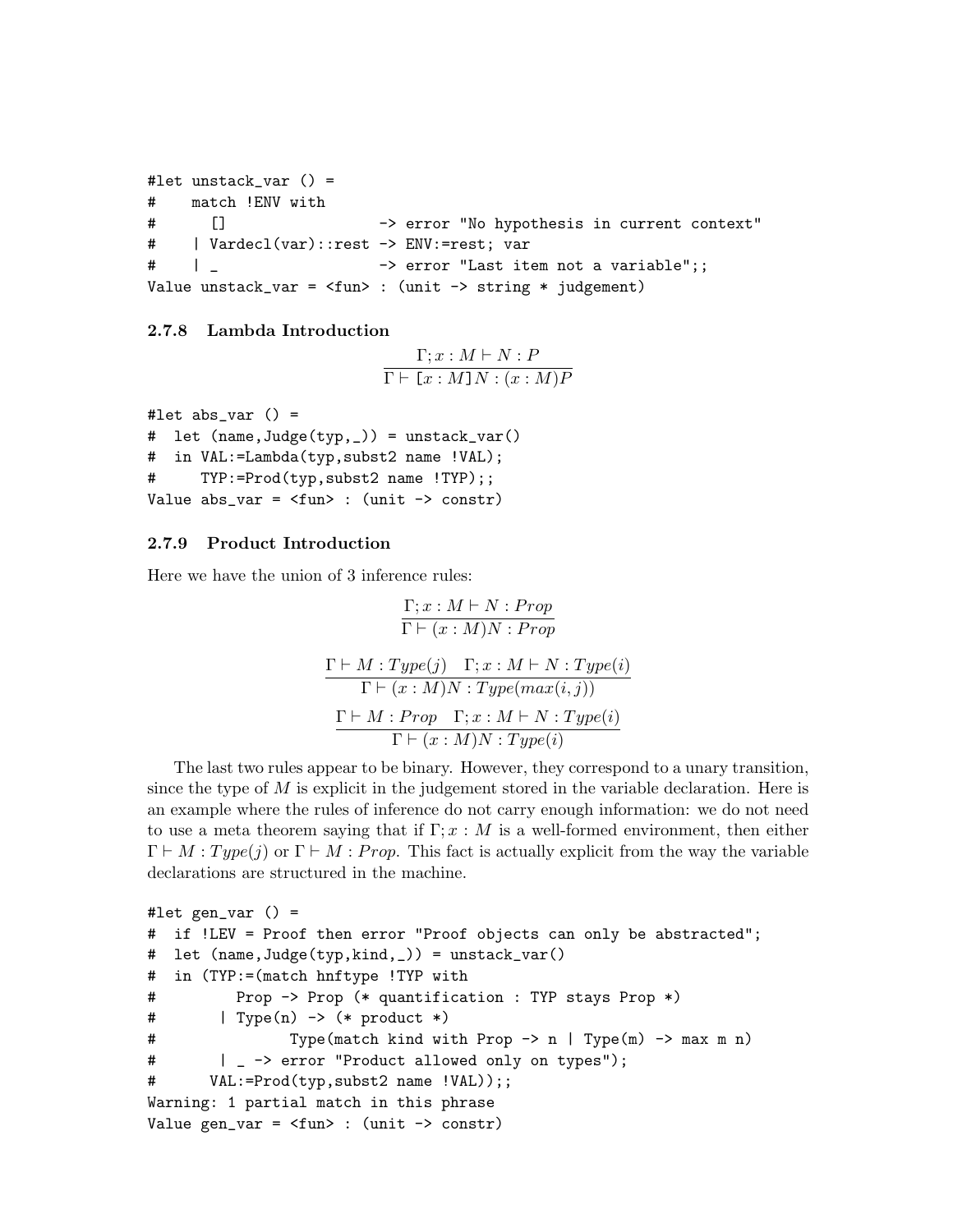#### 2.7.10 Type conversion

$$
\frac{\Gamma \vdash M : A \quad \Gamma \vdash B : Prop \quad \Gamma \vdash A \equiv B}{\Gamma \vdash M : B}
$$
\n
$$
\frac{\Gamma \vdash M : A \quad \Gamma \vdash B : Type(i) \quad \Gamma \vdash A \equiv B}{\Gamma \vdash M : B}
$$

As for application, this pair of rules splits into two transition rules:

```
#(* Stacking a type for future coercion *)
#let stack_cast () =
# let typ = hnftype(!TYP)
# in let lev = level_of_kind typ
# in let declaration = Cast(Judge(!VAL,typ,lev))
# in push_env declaration;;
Value stack_cast = \timesfun> : (unit -> context)
#let unstack_cast () =
# match !ENV with
# [] -> error "No cast in current context"
# | Cast(j)::rest -> ENV:=rest;j
# \parallel _ -> error "Last item not a cast";;
Value unstack_cast = \timesfun> : (unit -> judgement)
#let cast () =# let (Judge(typ,_,lev)) = unstack_cast()
# in if lev<>!LEV then error "Wrong level for coercion"
# if conv !TYP typ then TYP:=typ
# else error "Cannot coerce to intended type";;
Value cast = \tan : (unit -> constr)
```
## 2.8 Higher-level commands

#### 2.8.1 Sections

The machine is equipped of a hierarchical description mechanism which permits to declare variables and define constants within a local scope. This mechanism is operated through the opening and closing of named sections. Variables and constants are declared with a certain strength controlling their lifetime as follows. When  $n$  sections are opened, the possible strengths of notions are integers between 0 and n. A notion of strength 0 is local to the current section, a notion of greater strength will survive the closing of the current section. When a section is closed, the corresponding segment of the environment is popped and processed as follows. Stacked casts and values are forgotten, with a warning. Local constants disappear by substitution. Local variables are discharged, by abstraction in values, and by product/quantification in types. Thus the variables and constants declared with a positive strength will be kept, under the same name, but with added functionality.

We shall not discuss further this sections mechanism, which would require a more precise explanation, and whose design is not considered definitive yet. For the present paper, let us just consider this structuring mechanism as high-level commands, which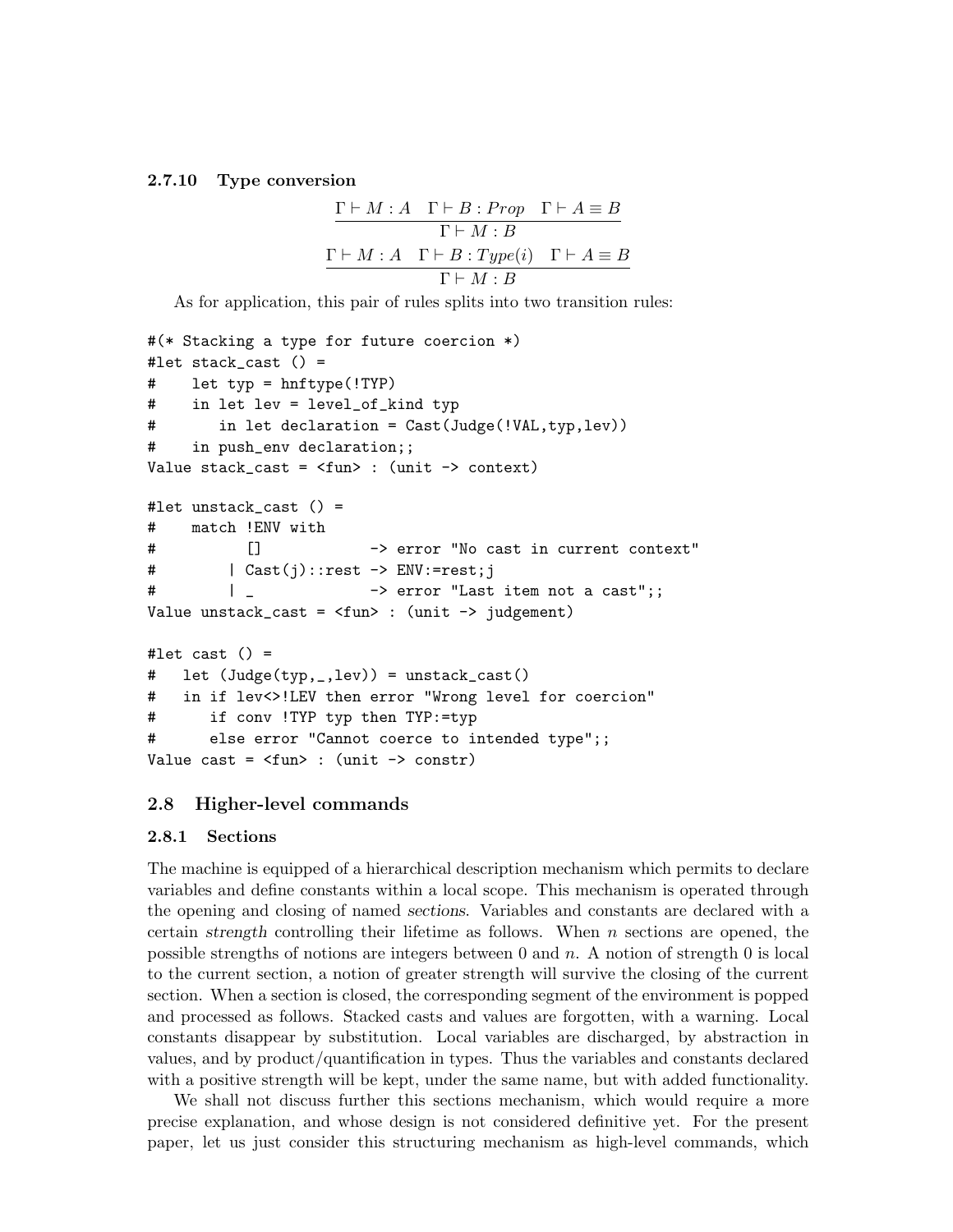could be implemented by macro-generation of the elementary operations of the engine, by keeping separately the strength information. In the current implementation, however, section headers are items in the environment.

## 2.8.2 Inductive definitions

It is possible to describe complex inductive definitions of types, constructors of those types, and induction/recursion principles on those types. We shall not describe further this facility, which is described in [39], and which ought to be superseded in next versions of the calculus by the addition, at the terms level, of (strongly positive) recursive type definitions.

# 3 The mathematical vernacular

The constructive engine is generally not operated directly. Its commands are usually compiled from a higher level notation for mathematics, called the Mathematical Vernacular. The idea of describing mathematical arguments in a mathematical vernacular language is due to de Bruijn[8].

# 3.1 A small vernacular syllabus

Our mathematical vernacular is very rudimentary at present. Here is a succinct description of its main constructs.

There are two sub-languages:

- a language of expressions, used to denote terms, propositions, types, proofs, etc...
- a language of commands, used to write mathematical definitions, postulate axioms and hypotheses, state and proof lemmas and theorems.

# 3.1.1 Expressions

Names are identifiers in the sense of CAML. Two special identifiers "Prop" and "Type" are reserved.

Expressions are defined recursively as follows:

- names are expressions.
- *Prop* is an expression.
- $Type(n)$  is an expression, for  $n > 0$ . Type is an abbreviation for Type(1).
- $(M\ N)$  is an expression when M and N are expressions. It stands for "apply function" M to its argument N". This notation is generalized to  $(M \t N1 \t N2 \t ... \t Np)$ .
- $(x : M)N_x$  is an expression if x is a name, and M and  $N_x$  are expressions. It stands for the logical proposition "for every x of type M we have  $N_x$ " when  $N_x$  stands for a proposition, and for the type "product of  $N_x$  indexed by  $M$ " when  $N_x$  stands for a type. This notation is extended to accomodate  $(x_1, x_2, ..., x_n : M)N$  as an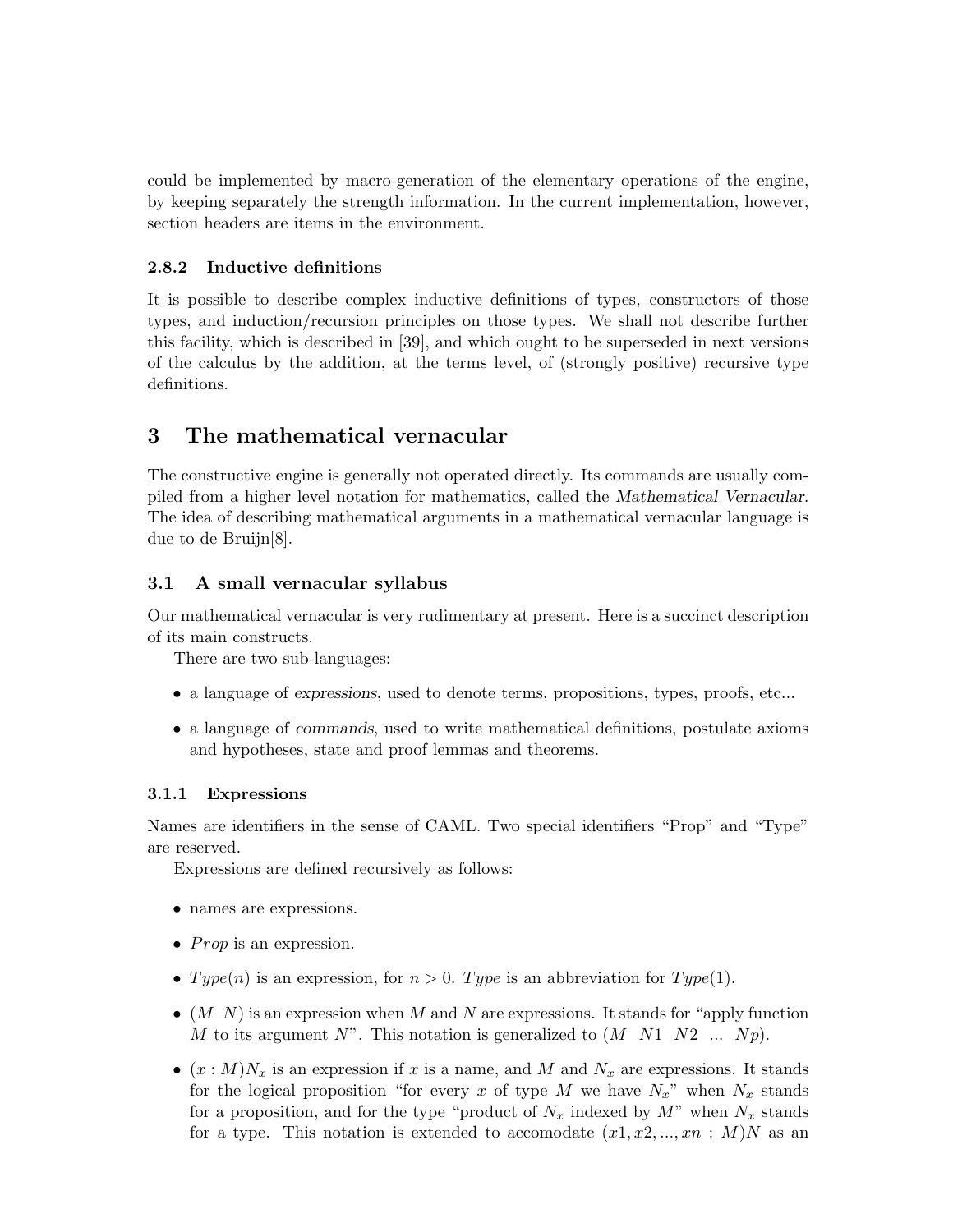abbreviation for  $(x1 : M)(x2 : M)...(xn : M)N$ . When x does not occur in N, the expression  $(x : M)N$  may also be written as  $M \to N$ .

- $[x : M]N_x$  is an expression if x is a name, and M and  $N_x$  are expressions. It stands for the function which associates to its argument x of type M the value  $N_x$ . This notation is extended to accomodate  $[x1, x2, ..., xn : M]N$  as an abbreviation for  $[x1 : M] [x2 : M] ... [xn : M]N.$
- let  $x = M$  in  $N_x$  is an expression if x is a name, M and  $N_x$  are expressions. It stands for the expression  $N_x$ , in which every occurrence of the name x is replaced by the expression M.

### 3.1.2 Commands

A mathematical text is seen as a list of commands to be executed. The type-checking of expressions that are arguments to commands ensures that the definitions make sense, and that the proofs prove the statements of theorems.

- Hypothesis  $x : T$ defines a new hypothesis x of type the expression T
- Variable x : T variant of the previous command
- Hypotheses  $x,y,z$ : T for multiple declarations sharing the type T
- Variables x,y,z : T idem
- Axiom x : A the proposition A is assumed as an axiom named x
- Type x Abbreviates Variable x : Type
- Proposition x Abbreviates Variable x : Proposition
- Definition x M Checks that M is well-typed, and defines it under name x
- Name x M Local version of Definition
- Global  $x : T = M$ Checks that M is well-typed consistently with type T, and defines it under name x
- Let  $x : T = M$ Local version of Global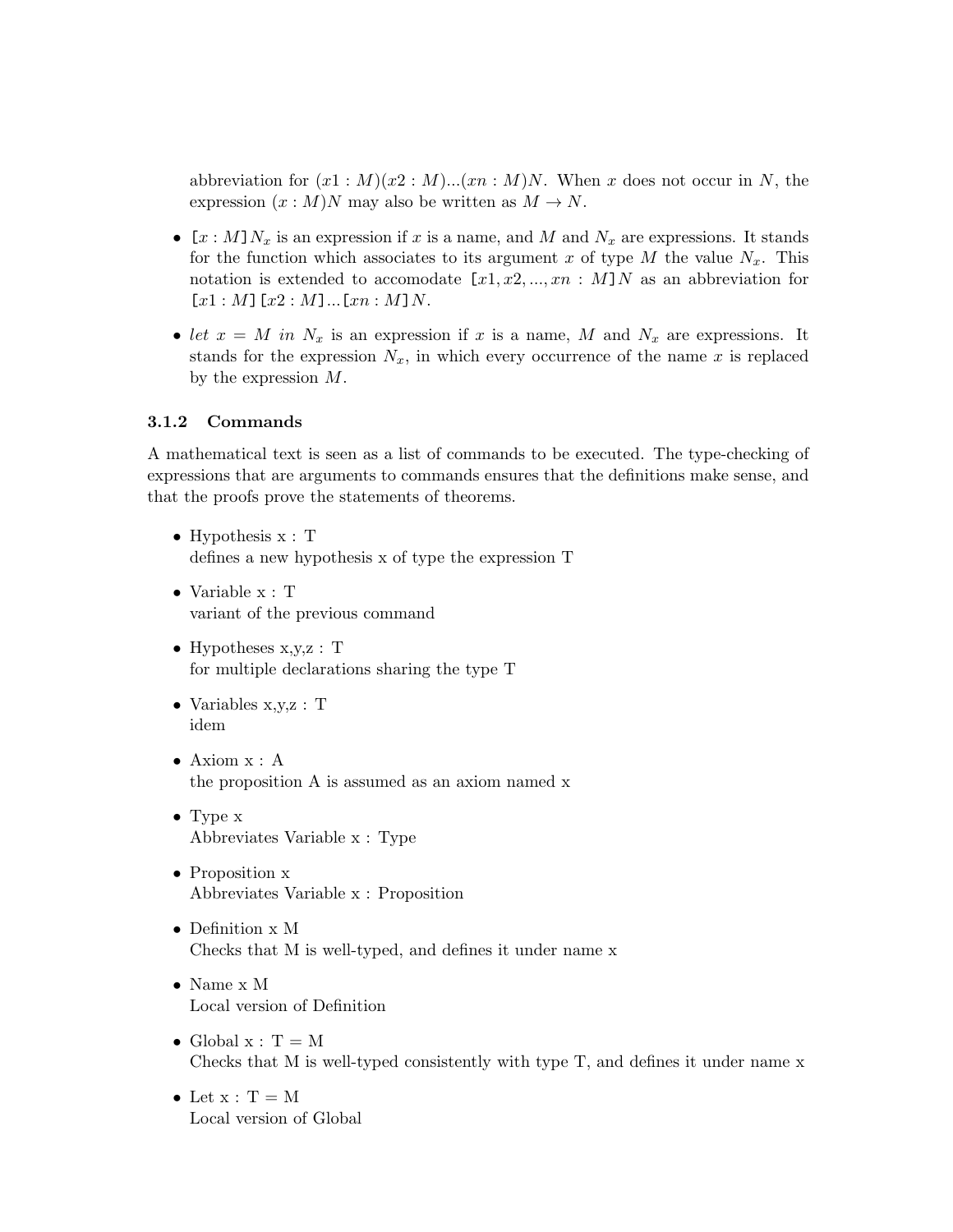- Theorem x P Proof M Checks that M is a proof of proposition P, and defines it under name x
- Lemma x P Proof M

Local version of Theorem. These composite commands may be broken into parts, such as: Lemma x Statement P Proof M This permits to introduce definitions and facts local to the proof.

- Section x Opens a section named x
- End x Closes the section x

Other commands are useful for interactive use. We shall not list them here.

We do not explain in this note how the vernacular commands get parsed and translated as elementary commands of the machine. The details are relatively straightforward.

## 3.2 A full exemple: Newman's lemma

We give here the listing of a full exemple as written in the current system. Newman's lemma states that every nœtherian relation is confluent if it is locally confluent. The proof is the same as the one explained in [25], and given in an older version of the calculus in [15]. A discussion of the definition of induction principles in the Calculus of Constructions may be found in [27].

This section of vernacular assumes prior loading of a standard prelude, defining logical primitives.

We start with an auxiliary module of definitions concerning binary relations, where notions such as transitive-reflexive closure Rstar of relation R are defined.

```
Variable A : Type.
  Variable R : A->A->Prop.
(* Definition of the reflexive-transitive closure R* of R *)
(* Smallest reflexive P containing R o P *)
Definition Rstar [x,y:A](P:A->A->Prop)
   ((u:A)(P u u))\rightarrow ((u:A)(v:A)(w:A)(R u v)\rightarrow (P v w)\rightarrow (P u w)) \rightarrow (P x y).Theorem Rstar_reflexive (x:A)(Rstar x x)Proof [x:A][P:A->A->Prop]
        [h1:(u:A)(P u u)] [h2:(u:A)(v:A)(w:A)(R u v) - \{(P v w) - \{(P u w)\}](h1 x).
```
Theorem Rstar\_R  $(x:A)(y:A)(z:A)(R x y)$ ->(Rstar y z)->(Rstar x z)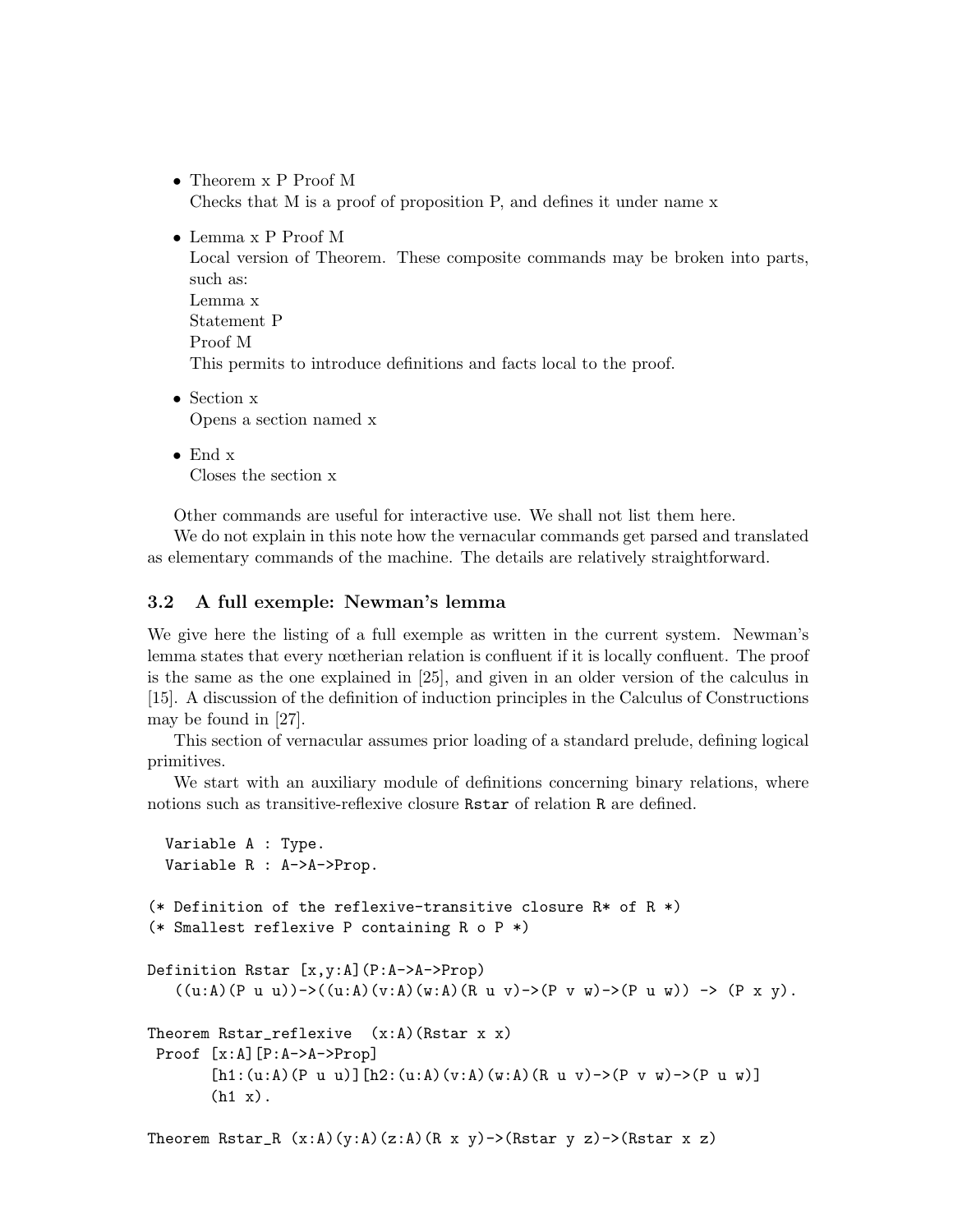```
Proof [x:A][y:A][z:A][t1:(R \times y)][t2:(Rstar y z)][P:A->A->Prop]
       [h1:(u:A)(P u u)] [h2:(u:A)(v:A)(w:A)(R u v) - \ge (P v w) - \ge (P u w)](h2 x y z t1 (t2 P h1 h2)).
(* We conclude with transitivity of Rstar : *)
Theorem Rstar_transitive
         (x:A)(y:A)(z:A)(Rstar x y)->(Rstar y z)->(Rstar x z)
Proof [x:A][y:A][z:A][h:(Rstar x y)](h ([u:A][v:A](Rstar v z)->(Rstar u z))
           ([u:A][t:(Rstar u z)]t)([u:A][v:A][w:A][t1:(R u v)][t2:(Rstar w z)->(Rstar v z)][t3:(Rstar w z)](Rstar_R w v z t1 (t2 t3))).(* Another characterization of R* *)
(* Smallest reflexive P containing R o R* *)
Definition Rstar' [x:A][y:A](P:A->A->Prop)
    ((P x x))\rightarrow ((u:A)(R x u)\rightarrow (Rstar u y)\rightarrow (P x y)) \rightarrow (P x y).Theorem Rstar'_reflexive (x:A)(Rstar' x x)
Proof [x:A][P:A->A->Prop]
        [h1:(P x x)] [h2:(u:A)(R x u) - \{(Rstar u x) - \{(P x x)\}h1.Theorem Rstar'_R (x:A)(y:A)(z:A)(R x z)->(Rstar z y)->(Rstar' x y)
Proof [x:A][y:A][z:A][t1:(R x z)][t2:(Rstar z y)][P:A->A->Prop] [h1:(P x x)][h2:(u:A)(R x u)->(Rstar u y)->(P x y)](h2 z t1 t2).
(* Equivalence of the two definitions: *)
Theorem Rstar'_Rstar (x:A)(y:A)(Rstar' x y)->(Rstar x y)
Proof [x:A][y:A][h:(Rstar' x y)]
        (h Rstar (Rstar_reflexive x) ([u:A](Rstar_R x u y))).
Theorem Rstar_Rstar' (x:A)(y:A)(Rstar x y)->(Rstar' x y)
Proof [x:A][y:A][h:(Rstar x y)](h Rstar' ([u:A](Rstar'_{r}reflexive u)))([u:A][v:A][w:A][h1:(R u v)][h2:(Rstar' v w)](Rstar'_R u w v h1 (Rstar'_Rstar v w h2)))).
```
We are now ready to develop the standard notions from rewriting theory.  $\langle A \rangle$ Ex2(P,Q)> means there exists  $x:A$  such that  $(P \times)$  and  $(Q \times)$ .

Definition coherence [x:A][y:A]<A>Ex2((Rstar x),(Rstar y)).

Theorem coherence\_intro  $(x:A)(y:A)(z:A)$ (Rstar x z)->(Rstar y z)->(coherence x y)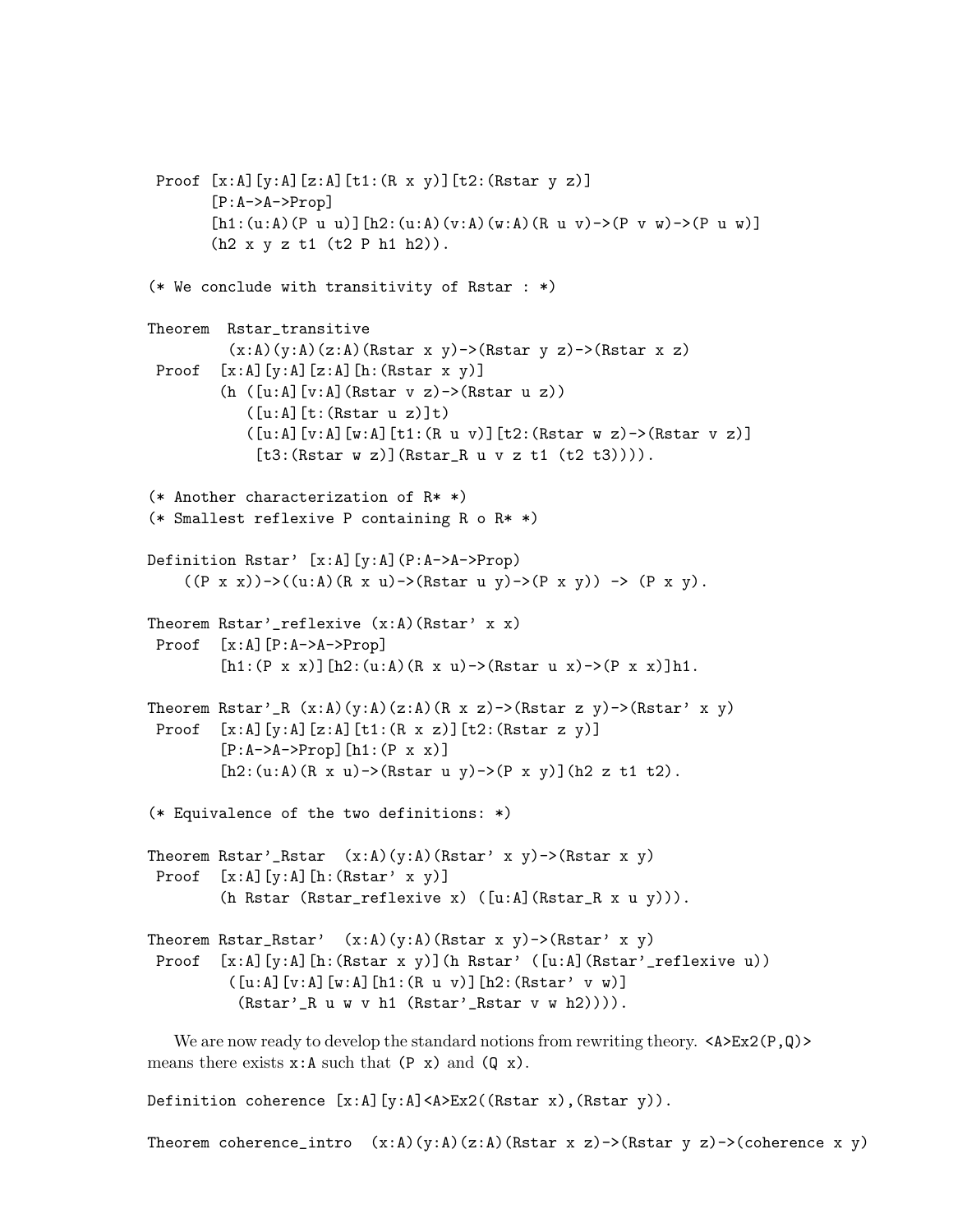```
Proof [x:A][y:A][z:A][h1:(Rstar x z)][h2:(Rstar y z)][C:Prop] [h:(w:A)(Rstar x w) -> (Rstar y w) -> C] (h z h1 h2).
(* A very simple case of coherence : *)
Lemma Rstar_coherence (x:A)(y:A)(Rstar x y)->(coherence x y)
Proof [x:A][y:A][h:(Rstar x y)]
        (coherence_intro x y y h (Rstar_reflexive y)).
(* coherence is symmetric *)
Lemma coherence_sym (x:A)(y:A)(coherence x y)->(coherence y x)
Proof [x:A][y:A][h:(coherence x y)]
         (h (coherence y x)
            ([w:A][h1:(Rstar x w)][h2:(Rstar y w)](coherence_intro y x w h2 h1))).
Definition confluence
     [x:A](y:A)(z:A)(Rstar x y)->(Rstar x z)->(coherence y z).
Definition local_confluence
     [x:A](y:A)(z:A)(R \times y) ->(R x \times z) ->(coherence y z).
Definition noetherian
     (x:A)(P:A->Prop)((y:A)((z:A)(R \ y \ z)\rightarrow(P \ z))\rightarrow(P \ y))\rightarrow(P \ x).Section Newman.
(* The general hypotheses of the theorem *)
Hypothesis Hyp1:noetherian.
Hypothesis Hyp2:(x:A)(local_confluence x).
(* The induction hypothesis *)
Section Ind.
  Variable x:A.
  Hypothesis hyp\_ind: (u:A) (R x u)->(confluence u).
(* Confluence in x *)
  Variables y,z:A.
 Hypothesis h1:(Rstar x y).
  Hypothesis h2:(Rstar x z).
(* particular case x->u and u->*y *)
Section Newman_.
```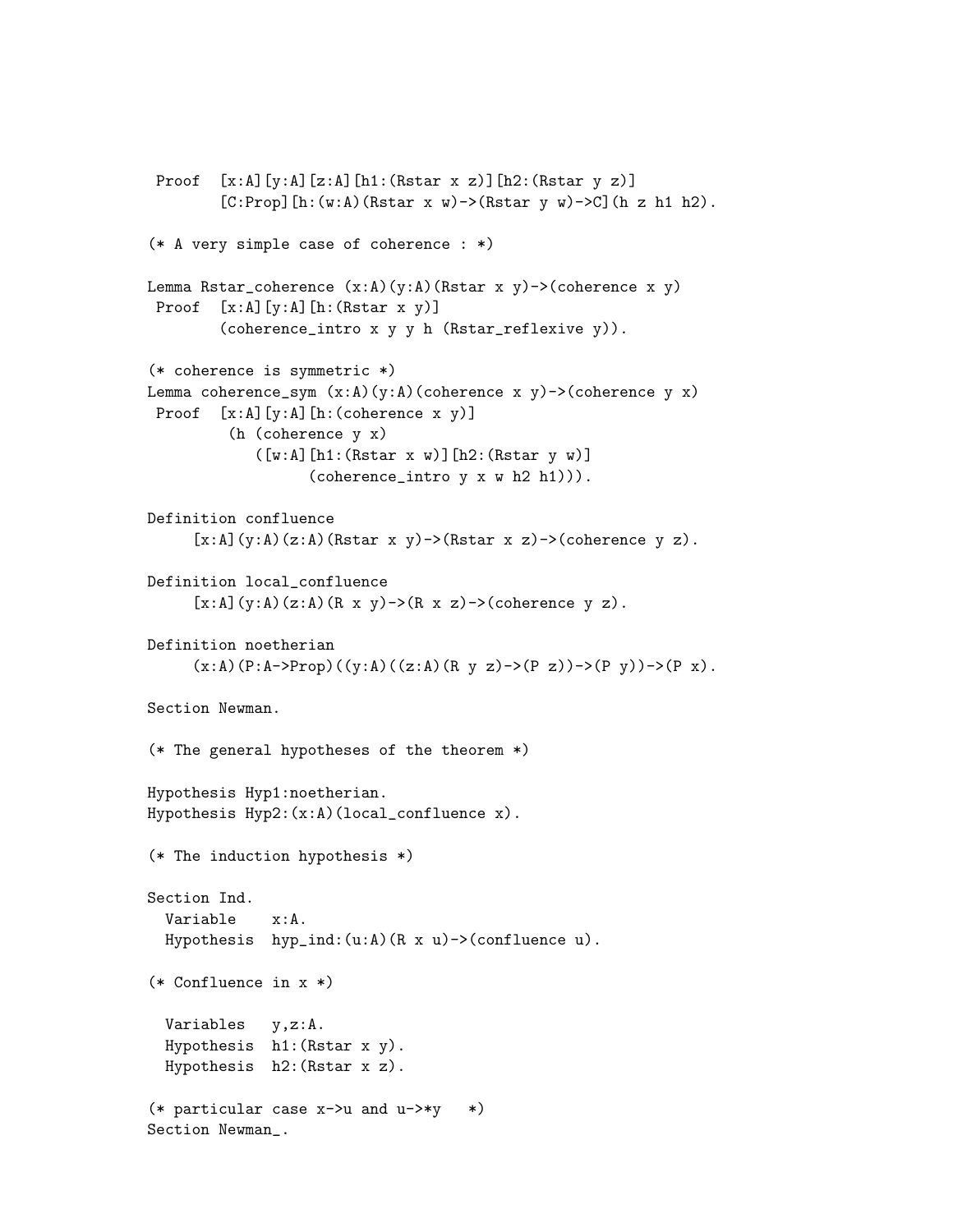```
Variable u:A.
  Hypothesis t1:(R x u).
 Hypothesis t2:(Rstar u y).
(* In the usual diagram, we assume also x \rightarrow y and v \rightarrow z *)
Theorem Diagram.
  Variable v:A.
 Hypothesis u1:(R x v).
 Hypothesis u2:(Rstar v z).
Statement (coherence y z).
Proof (* We draw the diagram ! *)
  (Hyp2 x u v t1 u1
        (coherence y z) (* local confluence in x for u,v *)
                                     (* gives w, u->*w and v->*w *)
        ([w:A][s1:(Rstar u w)][s2:(Rstar v w)](hyp_ind u t1 y w t2 s1 (* confluence in u => coherence(y,w) *)
        (coherence y z) (* gives a, y-\rightarrow*a and z-\rightarrow*a *)
          ([a:A][v1:(Rstar y a)][v2:(Rstar w a)]
  (hyp_ind v u1 a z (*) confluence in v => coherence(a,z) *)
      (Rstar_transitive v w a s2 v2) u2 (* gives b, a->*b and z->*b *)
        (coherence y z)
        ([b:A][w1:(Rstar a b)][w2:(Rstar z b)]
  (coherence_intro y \, z \, b \, (Rstar_transitive \, y \, a \, b \, v1 \, w1) \, w2))))))).
Theorem caseRxy (coherence y z)
Proof (Rstar_Rstar' x z h2
      ([v:A][w:A](\text{coherence } y \ w))(coherence_sym x y (Rstar_coherence x y h1)) (* case x=z *)
      Diagram). (*) case x \rightarrow y \rightarrow xz *)
End Newman_.
Theorem Ind_proof (coherence y z)
Proof (Rstar_Rstar' x y h1 ([u:A][v:A](coherence v z))
        (Rstar{\_}coherence x z h2) (* case x=y*)\text{caseRxy}. (*) (* \text{case } x \rightarrow u \rightarrow xz *End Ind.
Theorem Newman (x:A)(confluence x)Proof [x:A] (Hyp1 x confluence Ind_proof).
```
End Newman.

The complete proof-checking of this example takes 4 seconds on a SUN 3-60 in the current version 4.9 of our implementation of the calculus, using CAML version 2.6.

We would like to stress the fact that this seemingly purely declarative piece of math-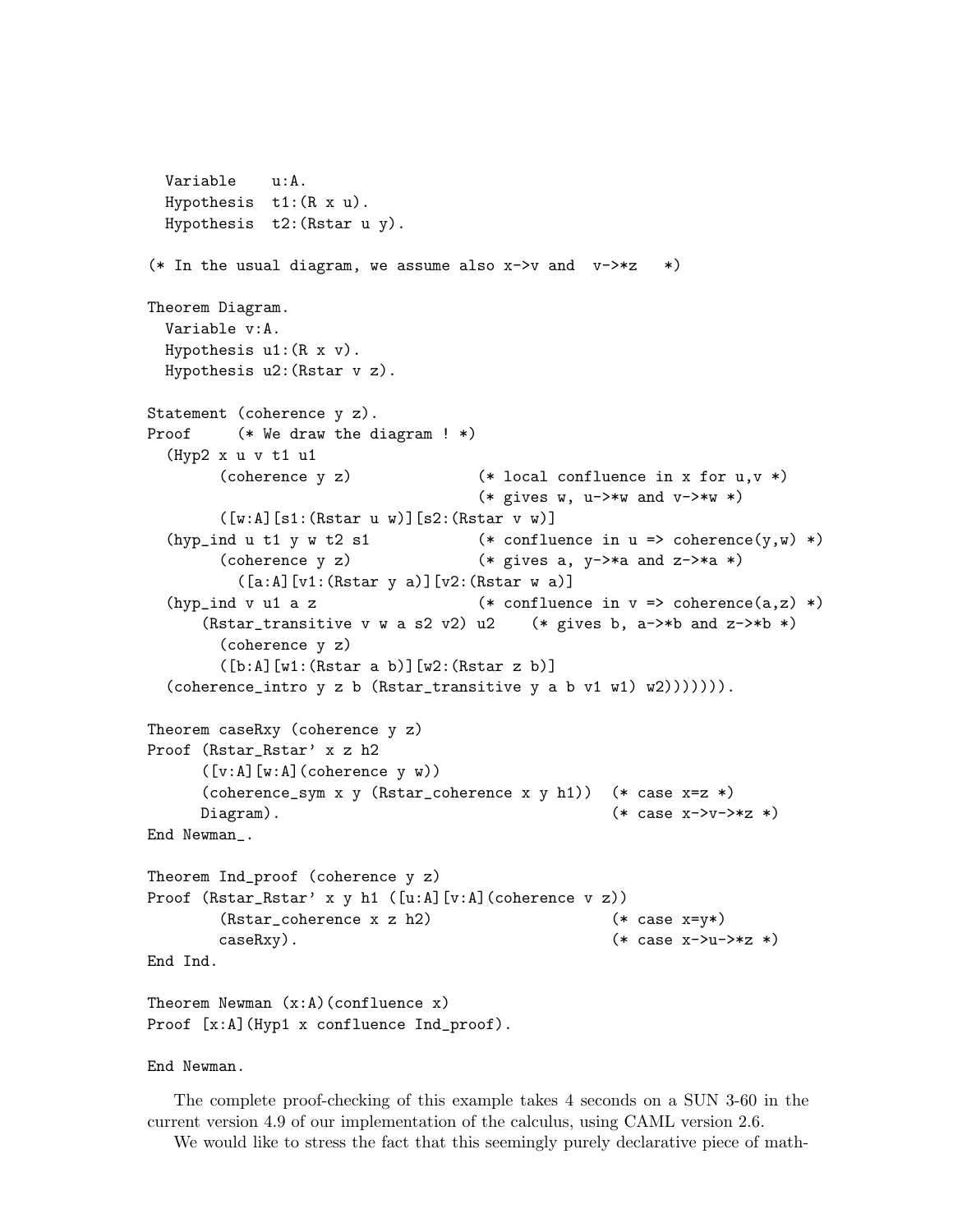ematics is actually compiled and run on the constructive engine. This is an extremely concrete illustration that "the mathematician builds the universe he lives in."

# Conclusion

We have presented here only a facet of our implementation of the calculus. Other uses of the system are possible. For instance, an extractor computes the information contents of proofs with special annotations. A theorem-prover, based on the proper adaptation of LCF tactics, searches for proofs under the user's guidance. The incorporation of the tactics language in the vernacular would be a first step towards a completely formal description of mathematical theories in a language close to the usual mathematics practice. Extensions of the calculus are considered, principally recursive types.

We have given in this note a rather complete description of the basic bloc, the Constructive Engine. The algorithms presented are directly executable CAML programs, taken from the actual implementation. This is a first attempt at using CAML as a publication language.

# References

- [1] R.S. Boyer, J Moore. "The sharing of structure in theorem proving programs." Machine Intelligence 7 (1972) Edinburgh U. Press, 101–116.
- [2] N.G. de Bruijn. "The mathematical language AUTOMATH, its usage and some of its extensions." Symposium on Automatic Demonstration, IRIA, Versailles, 1968. Printed as Springer-Verlag Lecture Notes in Mathematics 125, (1970) 29–61.
- [3] N.G. de Bruijn. "Lambda-Calculus Notation with Nameless Dummies, a Tool for Automatic Formula Manipulation, with Application to the Church-Rosser Theorem." Indag. Math. 34,5 (1972), 381–392.
- [4] N.G. de Bruijn. "Automath a language for mathematics." Les Presses de l'Université de Montréal,  $(1973)$ .
- [5] N.G. de Bruijn. "Some extensions of Automath: the AUT-4 family." Internal Automath memo M10 (Jan. 1974).
- [6] N.G. de Bruijn. "A namefree lambda calculus with facilities for internal definition of expressions and segments." TH Report 78-WSK-03, Technological University Eindhoven, Aug. 1978.
- [7] N.G. de Bruijn. "A survey of the project Automath." (1980) in to H. B. Curry: Essays on Combinatory Logic, Lambda Calculus and Formalism, Eds Seldin J. P. and Hindley J. R., Academic Press (1980).
- [8] N.G. de Bruijn. "Formalizing the Mathematical Vernacular". Unpublished memo, Technological University Eindhoven, July 1982.
- [9] N.G. de Bruijn. "Formalization of constructivity in AUTOMATH." in: Papers dedicated to J.J. Seidel, Ed. P.J. de Doelder, J. de Graaf and J.H. van Lint (1984)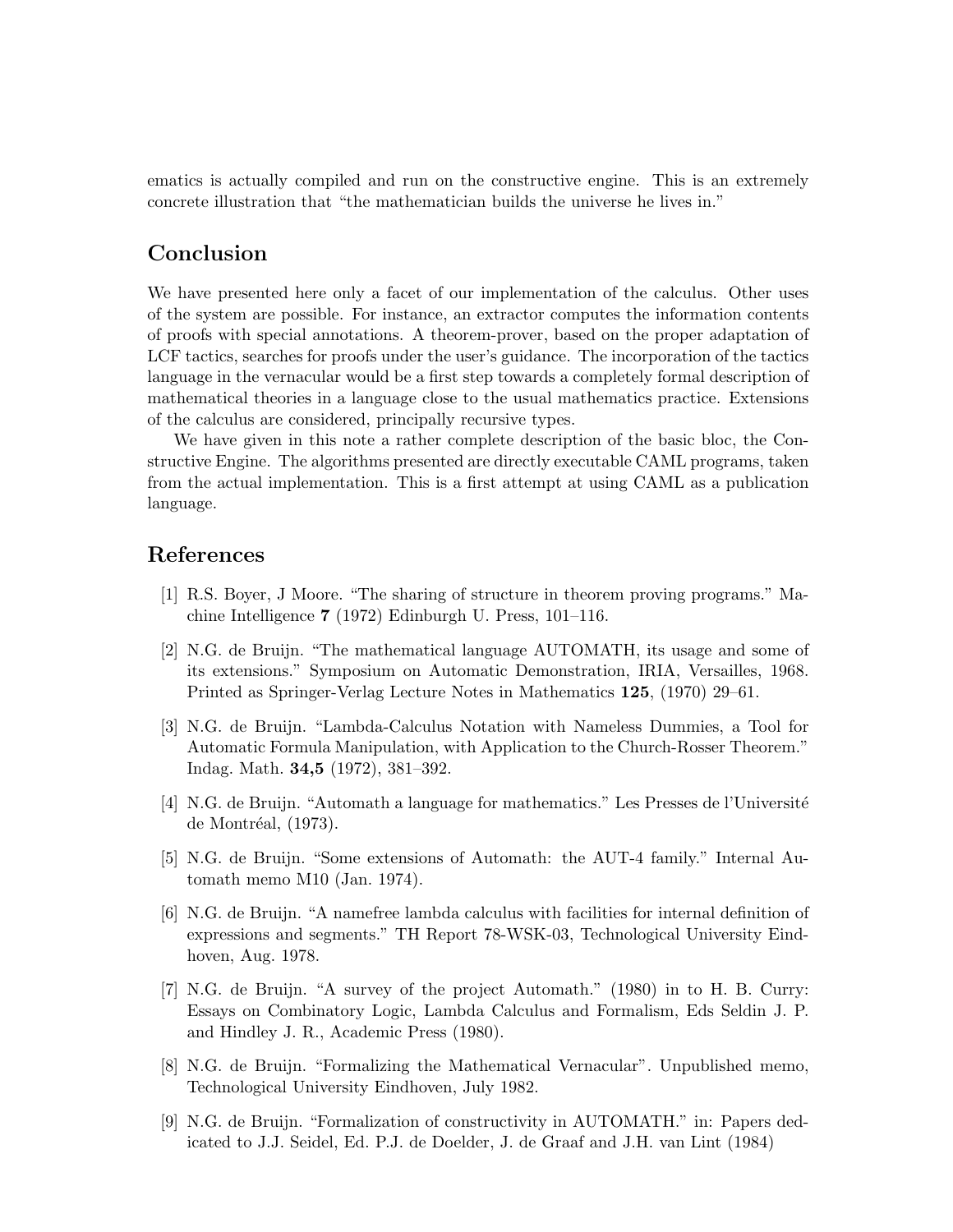- [10] N.G. de Bruijn. "Generalizing Automath by means of a lambda-typed lambda calculus." Proceedings, Maryland 1984-1985 Special Year in Mathematical Logic and Theoretical Computer Science.
- [11] A. Church. "A formulation of the simple theory of types." Journal of Symbolic Logic 5,1  $(1940)$  56–68.
- $[12]$  Th. Coquand. "Une théorie des constructions." Thèse de troisième cycle, Université Paris VII (Jan. 85).
- [13] Th. Coquand. "An analysis of Girard's paradox." First IEEE Symposium on Logic in Computer Science, Boston (June 1986), 227–236.
- [14] Th. Coquand. "Metamathematical Investigations of a Calculus of Constructions." Submitted to Theoretical Computer Science.
- [15] Th. Coquand and G. Huet. "Constructions: A Higher Order Proof System for Mechanizing Mathematics." EUROCAL85, Linz, Springer-Verlag LNCS 203 (1985).
- [16] Th. Coquand and G. Huet. "The Calculus of Constructions." To appear, Information and Control.
- [17] Th. Coquand and G. Huet. "Concepts Mathématiques et Informatiques Formalisés" dans le Calcul des Constructions." Logic Colloquium, Orsay (July 85). To appear, North-Holland.
- [18] G. Cousineau, G. Huet. "The CAML Primer, Version 2.6." Projet Formel, INRIA-ENS, March 1989.
- [19] D. Van Daalen. "The language theory of Automath." Ph. D. Dissertation, Technological Univ. Eindhoven (1980).
- [20] P. J. Downey, R. Sethi, R. Tarjan. "Variations on the common subexpression problem." JACM 27,4 (1980) 758–771.
- [21] J.Y. Girard. "Interprétation fonctionnelle et élimination des coupures dans l'arithmétique d'ordre supérieure." Thèse d'Etat, Université Paris VII (1972).
- [22] R. Harper, F. Honsell and G. Plotkin. "A Framework for Defining Logics." Second LICS, Ithaca, June 1987.
- [23] R. Harper and R. Pollack. "Type checking, universe polymorphism, and typical ambiguity in the calculus of constructions." CCIPL, TAPSOFT'89, Barcelona, March 1989.
- [24] W. A. Howard. "The formulæ-as-types notion of construction." Unpublished manuscript (1969). Reprinted in to H. B. Curry: Essays on Combinatory Logic, Lambda Calculus and Formalism, Eds J. P. Seldin and J. R. Hindley, Academic Press (1980).
- [25] G. Huet. "Confluent Reductions: Abstract Properties and Applications to Term Rewriting Systems." J. Assoc. Comp. Mach. 27,4 (1980) 797–821.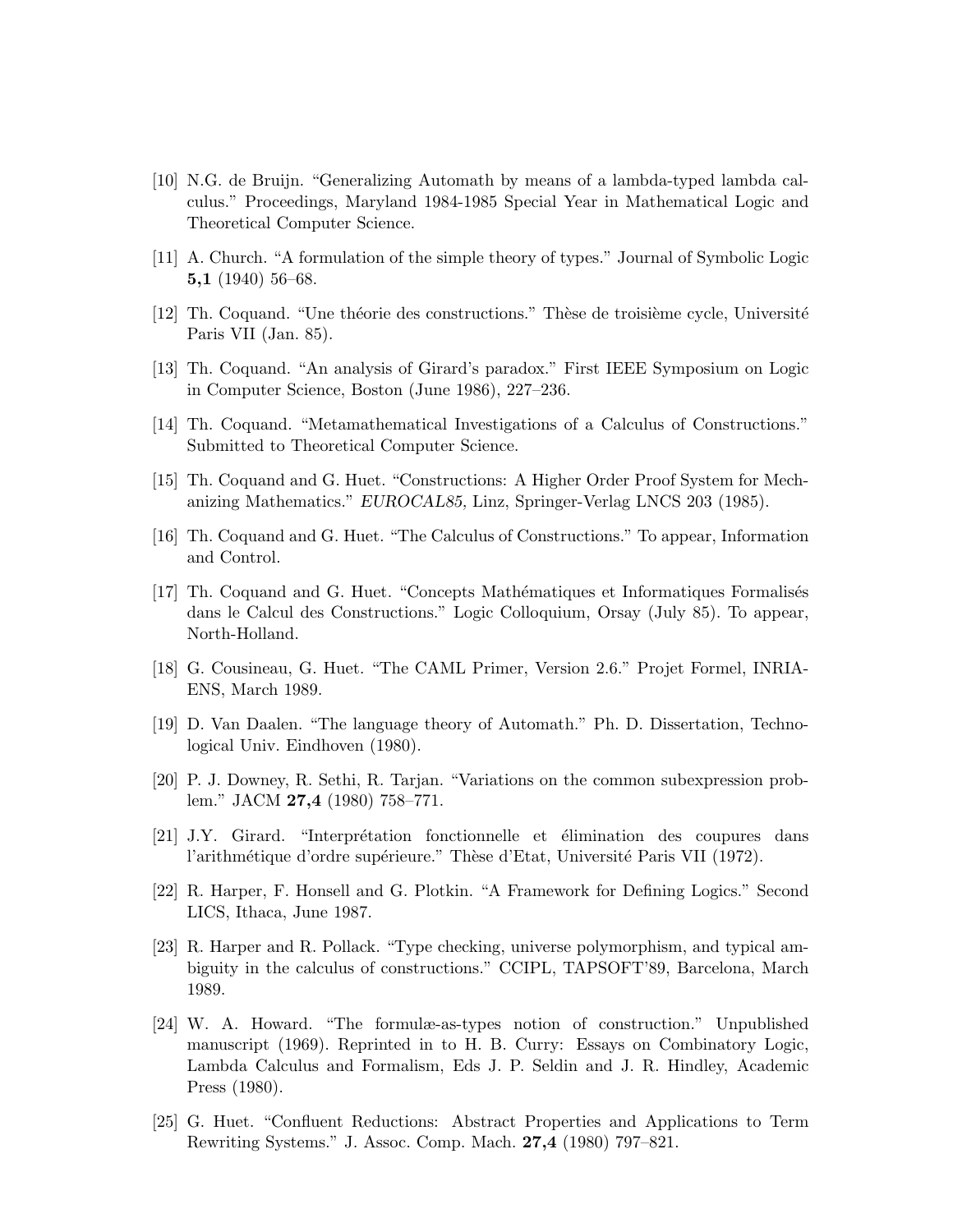- [26] G. Huet. "Formal Structures for Computation and Deduction." Course Notes, Carnegie-Mellon University, May 1986.
- [27] G. Huet. "Induction Principles Formalized in the Calculus of Constructions." TAP-SOFT87, Pisa, March 1987. Springer-Verlag Lecture Notes in Computer Science 249, 276–286.
- [28] G. Huet. "Extending the Calculus of Constructions with Type:Type." Unpublished notes, Feb. 1987.
- [29] L.S. van Benthem Jutting. "The language theory of  $\Lambda_{\infty}$ , a typed  $\lambda$ -calculus where terms are types." Unpublished manuscript (1984).
- [30] G. Kahn. "Natural Semantics." In Programming of Future Generation Computers, eds K. Fuchi & M. Nivat, North-Holland 1988.
- [31] J.J. Lévy. "Optimal Reductions in the Lambda Calculus." in To H. B. Curry: Essays on Combinatory Logic, Lambda-calculus and Formalism, Eds. J. P. Seldin and J. R. Hindley, Academic Press (1980), 159–191.
- [32] Z. Luo. "ECC, an Extended Calculus of Constructions." Fourth LICS, Asilomar, June 1989.
- [33] P. Martin-Löf. "A Theory of Types." Report 71-3, Dept. of Mathematics, University of Stockholm, Feb. 1971, revised (Oct. 1971).
- [34] P. Martin-Löf. "An intuitionistic theory of types: predicative part." Logic Colloquium, North-Holland (1975).
- [35] P. Martin-Löf. "Intuitionistic Type Theory." Studies in Proof Theory, Bibliopolis (1984).
- [36] P. Martin-Löf. "Truth of a proposition, evidence of a judgement, validity of a proof." Transcript of talk at the workshop "Theories of Meaning", Centro Fiorentino di Storia e Filosofia della Scienza, Villa di Mondeggi, Florence (June 1985).
- [37] C. Mohring. "Algorithm Development in the Calculus of Constructions." IEEE Symposium on Logic in Computer Science, Cambridge, Mass. (June 1986).
- [38] C. Mohring. "Extracting  $F_{\omega}$ 'programs from proofs in the Calculus of Constructions." Sixteenth Symposium on Principles of Programming Languages, Austin, Jan. 89.
- [39] C. Mohring. "Extraction de programmes dans le Calcul des Constructions." Thèse d'Informatique, Universit´e Paris 7, Janv. 89.
- [40] G. Nelson, D.C. Oppen. "Fast decision procedures based on congruence closure." JACM 27,2 (1980) 356–364.
- [41] B. Russel and A.N. Whitehead. "Principia Mathematica." Volume 1,2,3 Cambridge University Press (1912).